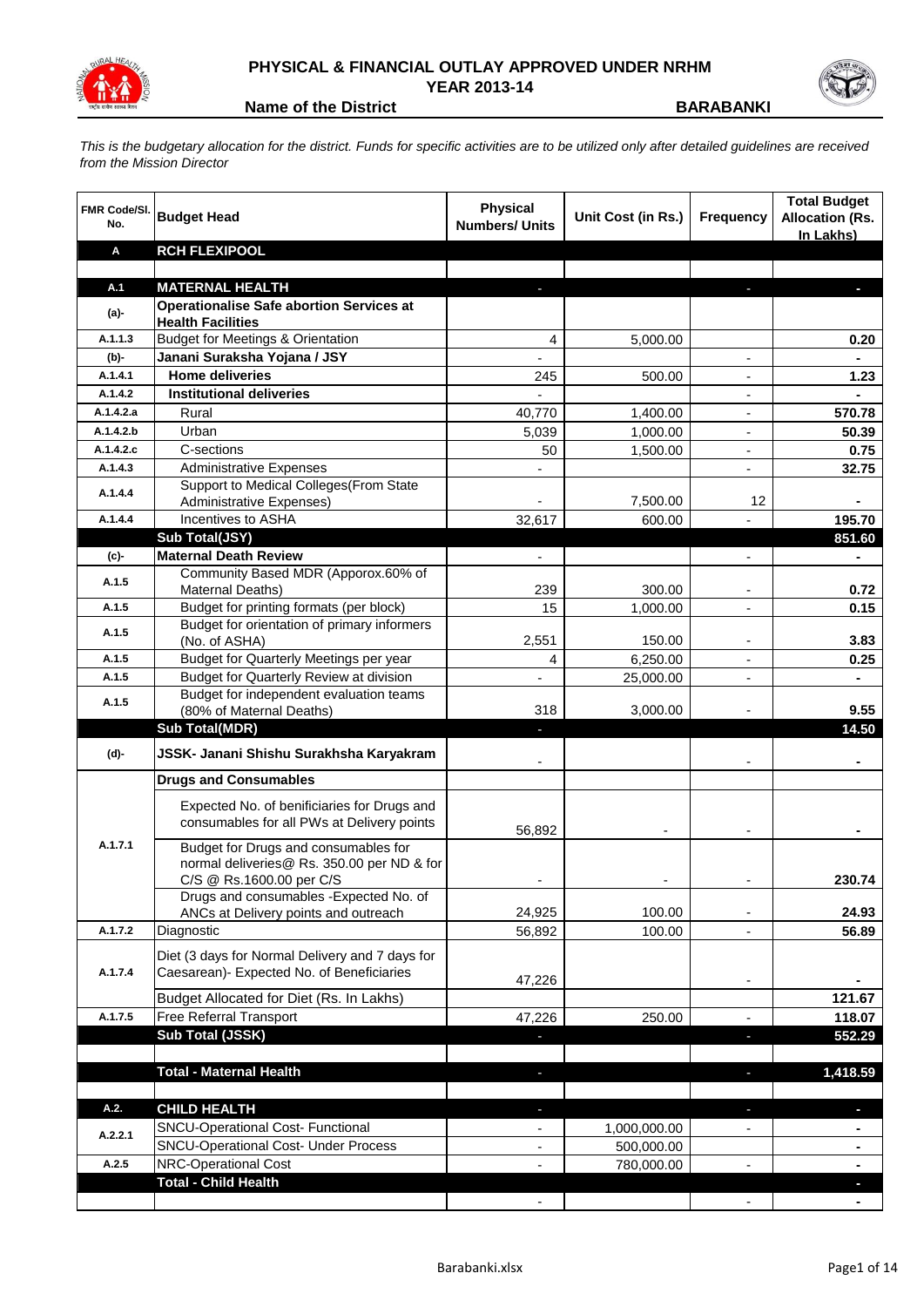| FMR Code/SI.<br>No.  | <b>Budget Head</b>                                                                                                                                                                                                                                                                                            | <b>Physical</b><br><b>Numbers/ Units</b> | Unit Cost (in Rs.) | Frequency                | <b>Total Budget</b><br><b>Allocation (Rs.</b><br>In Lakhs) |
|----------------------|---------------------------------------------------------------------------------------------------------------------------------------------------------------------------------------------------------------------------------------------------------------------------------------------------------------|------------------------------------------|--------------------|--------------------------|------------------------------------------------------------|
| A.3                  | <b>FAMILY PLANNING</b>                                                                                                                                                                                                                                                                                        | ÷.                                       |                    | $\blacksquare$           | $\blacksquare$                                             |
| A.3.1                | <b>Terminal/Limiting Methods</b>                                                                                                                                                                                                                                                                              |                                          |                    |                          |                                                            |
| A.3.1.1              | Orientation workshop, dissemination of<br>manuals on FP standards & quality<br>assurance of sterilisation services, fixed day                                                                                                                                                                                 |                                          |                    |                          |                                                            |
|                      | planning meeting                                                                                                                                                                                                                                                                                              | 1                                        | 25,000.00          | ۰                        | 0.25                                                       |
| A.3.1.2              | Female Sterilisation Camps Proposed                                                                                                                                                                                                                                                                           | 150                                      | 2,000.00           | $\overline{\phantom{a}}$ | 3.00                                                       |
| A.3.1.3              | NSV Camps Proposed                                                                                                                                                                                                                                                                                            | $\overline{2}$                           | 3,500.00           | $\overline{\phantom{a}}$ | 0.07                                                       |
| A.3.1.4              | <b>Compensation for Female Sterilisation</b>                                                                                                                                                                                                                                                                  | 5,024                                    | 1,000.00           | $\blacksquare$           | 50.24                                                      |
| A.3.1.5              | Compensation for male sterilization/NSV<br>Acceptance                                                                                                                                                                                                                                                         | 28                                       | 1,500.00           | ٠                        | 0.42                                                       |
| A.3.1.6              | Orientation Workshop on accreditation of<br>private providers to provide sterilization<br>services                                                                                                                                                                                                            | 1                                        | 10,000.00          |                          | 0.10                                                       |
| A.3.2                | <b>Spacing Methods</b>                                                                                                                                                                                                                                                                                        |                                          |                    |                          |                                                            |
|                      | IUD services at health facilities (including                                                                                                                                                                                                                                                                  |                                          |                    |                          |                                                            |
| A.3.2.2              | fixed day services at Sub Centres-L1)<br>IUD services at health facilities (including                                                                                                                                                                                                                         |                                          | 3,000.00           |                          |                                                            |
| A.3.2.3              | fixed day services at Sub Centre-L1 ) No. of<br><b>IUCD</b> insertions                                                                                                                                                                                                                                        | 34,950                                   | 20.00              |                          | 6.99                                                       |
| A.3.3                | POL for Family Planning/ Others (including<br>additional mobility support to surgeon's<br>team if req)-Budget given according to total<br>nos. of Female Sterilization Camps.                                                                                                                                 | 150                                      | 1,000.00           |                          | 1.50                                                       |
| A.3.5.2              | <b>Performance rewards</b>                                                                                                                                                                                                                                                                                    |                                          |                    |                          |                                                            |
|                      | Division level: Rs. 11.25 Lakh @ Rs.<br>62,500/- per division (Rs.20,000 for 1st, Rs.<br>15,000 for 2nd and Rs. 10,000 for 3rd<br>position for best performing tubectomy<br>surgeon at each division, Rs. 15,000 for<br>best performing NSV surgeon, and Rs.2000/-<br>for best SN and Rs.500/- for best ANM). |                                          |                    |                          |                                                            |
| A.3.5.3              |                                                                                                                                                                                                                                                                                                               |                                          | 62,500.00          |                          |                                                            |
|                      | World Population Day' celebration                                                                                                                                                                                                                                                                             |                                          |                    | $\overline{\phantom{a}}$ |                                                            |
|                      | For District level activities                                                                                                                                                                                                                                                                                 | 1                                        | 100,000.00         | ٠                        | 1.00                                                       |
|                      | For Block level activities                                                                                                                                                                                                                                                                                    | 15                                       | 10,000.00          | Ĭ.                       | 1.50                                                       |
| A.3.5.4<br>A.3.5.4.2 | Other strategies/ activities<br>Orientation of district nodal officers for<br>change in FP Beema Policy-No. of<br>Workshops                                                                                                                                                                                   | ٠<br>1                                   | 10,000.00          | $\overline{\phantom{a}}$ | $\blacksquare$<br>0.10                                     |
|                      | <b>Total -Family Planning</b>                                                                                                                                                                                                                                                                                 | н                                        |                    | ٠                        | 65.17                                                      |
|                      |                                                                                                                                                                                                                                                                                                               |                                          |                    | $\overline{\phantom{0}}$ |                                                            |
| A.4                  | <b>ADOLESCENT REPRODUCTIVE AND</b>                                                                                                                                                                                                                                                                            |                                          |                    |                          |                                                            |
|                      | <b>SEXUAL HEALTH / ARSH</b>                                                                                                                                                                                                                                                                                   |                                          |                    | ۰                        |                                                            |
| A.4.1.4              | <b>Operating Expenses</b>                                                                                                                                                                                                                                                                                     | $\overline{\phantom{0}}$                 |                    | $\overline{\phantom{0}}$ |                                                            |
|                      | For Existing Clinics                                                                                                                                                                                                                                                                                          | $\overline{\phantom{0}}$                 | 2,500.00           | 12                       |                                                            |
| A.4.2                | <b>School Health programme</b>                                                                                                                                                                                                                                                                                | $\overline{\phantom{0}}$                 |                    | ÷,                       |                                                            |
| A.4.2.1              | Dissemination of Guidelines for School<br>Health Programme (14 Nos. for each Block<br>and 7 Nos. for District Level)                                                                                                                                                                                          | 217                                      | 75.00              | 1                        | 0.16                                                       |
|                      | Convergence Meeting at Block level (Twice                                                                                                                                                                                                                                                                     |                                          |                    |                          |                                                            |
| A.4.2.2              | in a year)                                                                                                                                                                                                                                                                                                    | 15                                       | 2,500.00           | 2                        | 0.75                                                       |
| A.4.2.3              | Mobility Support (For Block Level)                                                                                                                                                                                                                                                                            | 15                                       | 25,000.00          | 6                        | 22.50                                                      |
| A.4.3                | Other strategies/activities                                                                                                                                                                                                                                                                                   | $\overline{\phantom{0}}$                 |                    | $\overline{\phantom{0}}$ | $\blacksquare$                                             |
| A.4.3.2              | <b>Menstrual Hygiene</b>                                                                                                                                                                                                                                                                                      | $\overline{\phantom{a}}$                 |                    | ÷,                       | ۰                                                          |
|                      | No.of Blocks                                                                                                                                                                                                                                                                                                  | $\blacksquare$                           |                    |                          |                                                            |
|                      | No.of ASHAs                                                                                                                                                                                                                                                                                                   | $\overline{\phantom{a}}$                 |                    |                          |                                                            |
|                      | One Planning & Sensitization meeting at<br>Dist.level @Rs.5000/-meeting                                                                                                                                                                                                                                       |                                          | 5,000.00           |                          |                                                            |
|                      | One Review & Refresher meeting at<br>Dist.level @Rs.5000/-meeting                                                                                                                                                                                                                                             | $\overline{\phantom{a}}$                 | 5,000.00           | ٠                        |                                                            |
|                      | Reporting Register for District & Blocks                                                                                                                                                                                                                                                                      |                                          |                    |                          |                                                            |
|                      | @Rs.30/-register<br>Reporting Register for ASHA @Rs.30/-regist                                                                                                                                                                                                                                                |                                          | 30.00<br>30.00     |                          |                                                            |
|                      |                                                                                                                                                                                                                                                                                                               |                                          |                    |                          |                                                            |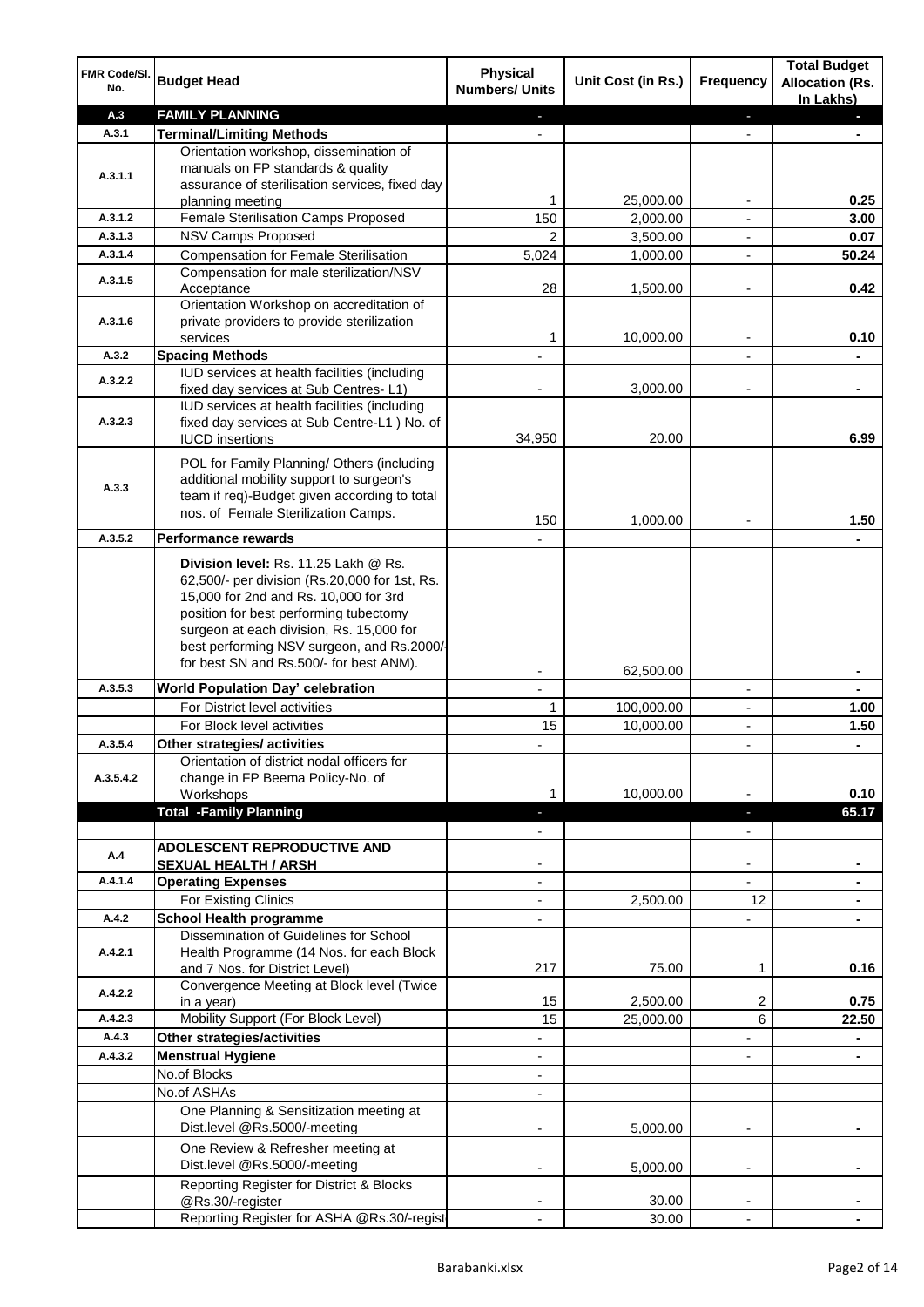| FMR Code/SI.<br>No. | <b>Budget Head</b>                                                                                                                                        | <b>Physical</b><br><b>Numbers/ Units</b> | Unit Cost (in Rs.) | <b>Frequency</b>         | <b>Total Budget</b><br><b>Allocation (Rs.</b><br>In Lakhs) |
|---------------------|-----------------------------------------------------------------------------------------------------------------------------------------------------------|------------------------------------------|--------------------|--------------------------|------------------------------------------------------------|
|                     | Storage Almirahs for District & Blocks<br>@Rs.5000/- Almirahs                                                                                             |                                          | 5,000.00           |                          |                                                            |
|                     | 2 Flex banner with hanging rod per<br>block/Dist.@Rs.500/-banner                                                                                          |                                          | 500.00             |                          |                                                            |
|                     | <b>Sub-total ARSH</b>                                                                                                                                     |                                          |                    | ٠                        | 23.41                                                      |
|                     |                                                                                                                                                           |                                          |                    |                          |                                                            |
| A.5                 | <b>URBAN RCH (focus on Urban slums)</b>                                                                                                                   |                                          |                    | ٠                        | $\blacksquare$                                             |
| A.5.2               | Human Resource for Urban Health                                                                                                                           | $\blacksquare$                           |                    | $\overline{\phantom{0}}$ | $\blacksquare$                                             |
| A.5.2.1             | Doctors/Mos                                                                                                                                               | 1                                        | 36,000.00          | 6                        | 2.16                                                       |
| A.5.2.4             | <b>ANM</b>                                                                                                                                                | 1                                        | 9,900.00           | 6                        | 0.59                                                       |
| A.5.2.5             | <b>Staff Nurse</b>                                                                                                                                        | 1                                        | 16,500.00          | 6                        | 0.99                                                       |
| A.5.2.12            | Sweeper cum Choukidar                                                                                                                                     | 1                                        | 4,950.00           | 6                        | 0.30                                                       |
| A.5.3               | Operating expenses for UHP and UHC                                                                                                                        | $\overline{a}$                           |                    |                          | $\blacksquare$                                             |
|                     | Rent @7000/Month/Centre                                                                                                                                   | 1                                        | 7,000.00           | 6                        | 0.42                                                       |
|                     | Telephone Bills @ 1000/Month/Centre                                                                                                                       | 1                                        | 1,000.00           | 6                        | 0.06                                                       |
|                     | Electricity Bills @ 1500/Month/Centre                                                                                                                     | $\mathbf{1}$                             | 1,500.00           | 6                        | 0.09                                                       |
|                     | Contingency @ 500/Month/Centre                                                                                                                            | $\mathbf{1}$                             | 500.00             | 6                        | 0.03                                                       |
|                     | <b>Total- Urban Health</b>                                                                                                                                | ٠                                        |                    | ٠                        | 4.64                                                       |
|                     |                                                                                                                                                           |                                          |                    |                          |                                                            |
| A.7                 | <b>PNDT Activities</b>                                                                                                                                    | ٠                                        |                    | $\blacksquare$           | ٠                                                          |
| A.7.1               | <b>Support to PC-PNDT Cells</b>                                                                                                                           | $\overline{\phantom{a}}$                 |                    | ÷                        | $\blacksquare$                                             |
|                     | <b>Divisional Level</b><br>Remuneration of Data Assistant (At Each                                                                                        | $\overline{\phantom{a}}$                 |                    |                          | $\blacksquare$                                             |
|                     | Division PC-PNDT Cell)                                                                                                                                    |                                          | 17,000.00          | 12                       |                                                            |
|                     | Contingency for the operation of cell @<br>Rs.20000/-                                                                                                     | ۰                                        | 20,000.00          | $\mathbf 1$              | ۰                                                          |
|                     | One time office setup cost @ Rs.100000/-                                                                                                                  | $\blacksquare$                           | 100,000.00         | 1                        | ٠                                                          |
|                     | <b>District Level</b>                                                                                                                                     | $\overline{\phantom{a}}$                 |                    |                          | $\blacksquare$                                             |
|                     | Remuneration of Data Entry Operator (At<br>Each District PC-PNDT Cell)                                                                                    | 1                                        | 10,000.00          | 12                       | 1.20                                                       |
|                     | Contingency for the operation of cell @<br>Rs.20000/-                                                                                                     | 1                                        | 20,000.00          | 1                        | 0.20                                                       |
|                     | One time office setup cost @ Rs. 50000/-                                                                                                                  | $\mathbf{1}$                             | 50,000.00          | $\mathbf{1}$             | 0.50                                                       |
| A.7.2               | <b>Other PNDT activities</b>                                                                                                                              | $\overline{\phantom{a}}$                 |                    | $\overline{\phantom{a}}$ | $\blacksquare$                                             |
| A.7.2.3             | Visit of division level inspection committees<br>(TA/DA of Additional Director will be<br>incurred from this amount) @ Rs.30000 for<br>10 visit in a year | ۰                                        | 3,000.00           | 10                       | ٠                                                          |
| A.7.2.8             | Orientation of members of the district<br>advisory committees at Division Levels (No.<br>of Workshops)                                                    |                                          | 25,000.00          | 1                        |                                                            |
|                     | District Level Sensitization (No. of                                                                                                                      |                                          |                    |                          |                                                            |
| A.7.2.10            | Workshops)                                                                                                                                                | 1                                        | 10,000.00          | 1                        | 0.10                                                       |
|                     | <b>Total-PC-PNDT</b>                                                                                                                                      |                                          |                    | Ξ                        | 2.00                                                       |
|                     |                                                                                                                                                           |                                          |                    |                          |                                                            |
| A.8                 | <b>Human Resources</b>                                                                                                                                    | ٠                                        |                    | $\blacksquare$           | ٠                                                          |
| A.8.1               | <b>Contractual Staff &amp; Services</b>                                                                                                                   | $\blacksquare$                           |                    |                          | $\blacksquare$                                             |
| A.8.1.1.1.f         | Honoraria for ANMs at Sub Centres                                                                                                                         | 137                                      | 10,000.00          | 6                        | 82.20                                                      |
| A.8.1.1.2.f         | Honoraria for Staff Nurses - SNCU                                                                                                                         | ٠                                        | 16,500.00          | 6                        | $\blacksquare$                                             |
| A.8.1.1.2.f         | Honoraria for Staff Nurses -NRC                                                                                                                           | $\overline{\phantom{0}}$                 | 16,500.00          | 6                        | ۰                                                          |
| A.8.1.2.1           | Honoraria for Laboratory Technicians                                                                                                                      | 1                                        | 11,880.00          | 6                        | 0.71                                                       |
| A.8.1.3.5.d         | Honoraria for Paediatricians- Child Health                                                                                                                | $\overline{\phantom{a}}$                 | 48,000.00          | 6                        | $\blacksquare$                                             |
| A.8.1.3.7           | Honoraria for Dental Doctors                                                                                                                              | $\overline{\phantom{a}}$                 | 35,000.00          | 6                        | $\blacksquare$                                             |
| A.8.1.5.8           | Honoraria for M.O.(Training Coordinators for<br>training NRCs/SNCUs)                                                                                      |                                          | 36,000.00          | 6                        |                                                            |
| A.8.1.7.2           | Honoraria for X-Ray Technicians                                                                                                                           |                                          | 11,800.00          | 6                        |                                                            |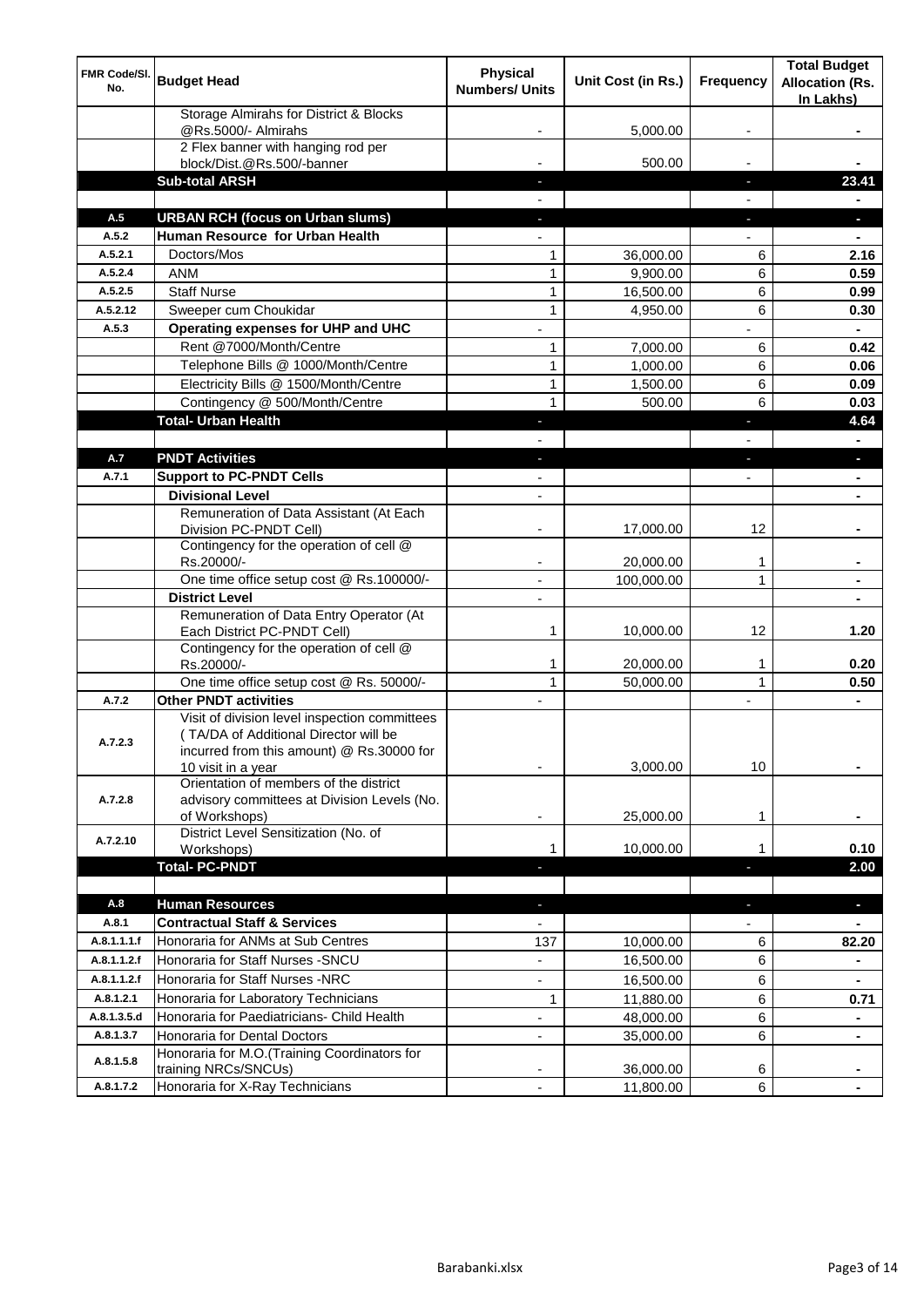| FMR Code/SI.<br>No. | <b>Budget Head</b>                                                | <b>Physical</b><br><b>Numbers/ Units</b> | Unit Cost (in Rs.) | <b>Frequency</b>         | <b>Total Budget</b><br><b>Allocation (Rs.</b><br>In Lakhs) |
|---------------------|-------------------------------------------------------------------|------------------------------------------|--------------------|--------------------------|------------------------------------------------------------|
| A.8.1.7.4           | <b>School Health Teams (Exclusively for SH)</b>                   |                                          |                    | $\overline{\phantom{a}}$ |                                                            |
| A.8.1.7.4.a         | <b>Honoraria for Medical Officers</b>                             |                                          |                    |                          |                                                            |
|                     | No. of MBBS Doctors-Existing                                      | $\overline{7}$                           | 36,000.00          | 6                        | 15.12                                                      |
|                     | No. of MBBS Doctors-New                                           | 8                                        | 36,000.00          | 2                        | 5.76                                                       |
|                     | No. of BDS Doctors-Existing                                       | 4                                        | 35,000.00          | 6                        | 8.40                                                       |
|                     | No. of AYUSH Doctors-Existing                                     | 15                                       | 24,000.00          | 6                        | 21.60                                                      |
|                     | No. of AYUSH Doctors-New                                          | 15                                       | 24,000.00          | 2                        | 7.20                                                       |
| A.8.1.7.4.b         | Honoraria for Physiotherapists                                    | ä,                                       | 11,880.00          | 6                        | $\blacksquare$                                             |
| A.8.1.7.4.c         | Honoraria for Dental Hygienists                                   | $\overline{\phantom{0}}$                 | 11,880.00          | 6                        | $\blacksquare$                                             |
| A.8.1.7.4.d         | Honoraria for Ophthalmic Assistants                               | 30                                       | 11,880.00          | 6                        | 21.38                                                      |
| A.8.1.7.4.e         | Honoraria for Staff Nurses/GNMs-Existing                          | 30                                       | 16,500.00          | 6                        | 29.70                                                      |
|                     | Honoraria for Staff Nurses/GNMs-New                               | $\overline{\phantom{a}}$                 | 16,500.00          | $\overline{2}$           | $\blacksquare$                                             |
| A.8.1.7.4.g         | Honoraria for ANMs-Existing                                       | $\blacksquare$                           | 10,000.00          | 6                        | $\blacksquare$                                             |
|                     | Honoraria for ANMs-New                                            | $\overline{\phantom{a}}$                 | 10,000.00          | $\overline{2}$           | $\blacksquare$                                             |
| A.8.1.7.5.1         | Honoraria for FP Counsellors(@ Rs.9300/-                          |                                          |                    |                          |                                                            |
|                     | (Rs.9000/-Honoraria and 300/-for<br>communication support)        | $\overline{2}$                           | 9,300.00           | 6                        | 1.12                                                       |
| A.8.1.7.5.2         | <b>Honoraria for ARSH Counsellors</b>                             |                                          | 12,000.00          | 6                        |                                                            |
| A.8.1.7.5.4         | <b>Honoraria for Nutritionist-NRC</b>                             |                                          | 15.000.00          | 6                        |                                                            |
|                     | <b>Honoraria for Staff under Routine</b>                          |                                          |                    |                          |                                                            |
|                     | <b>Immunization</b>                                               |                                          |                    |                          |                                                            |
|                     | Refrigerator Mechanics-District Level                             |                                          | 16.500.00          | 6                        |                                                            |
|                     | <b>Cold Chain Handlers-District Level</b>                         | 1                                        | 9,900.00           | 6                        | 0.59                                                       |
| A.8.1.7.7           | Vaccine Store Keepers-Division Level                              |                                          | 22,000.00          | 6                        |                                                            |
|                     | Refrigerator Mechanics-Division Level                             |                                          | 16,500.00          | 6                        |                                                            |
|                     | Vaccine Van Drivers-Division Level                                |                                          | 16,500.00          | 6                        | $\blacksquare$                                             |
|                     | Cold Chain Handlers-Division Level                                |                                          | 9,900.00           | 6                        |                                                            |
| A.8.1.9             | Honoraria for Data Entry Operators                                | 2                                        | 8,800.00           | 6                        | 1.06                                                       |
| A.8.1.11.f          | <b>Honoraria for Caretakers-NRC</b>                               |                                          | 4,000.00           | 6                        |                                                            |
| A.8.1.11.f          | <b>Honoraria for Cooks-NRC</b>                                    |                                          | 5,000.00           | 6                        |                                                            |
|                     | TOTAL - HUMAN RESOURCE                                            |                                          |                    |                          | 194.84                                                     |
|                     |                                                                   |                                          |                    |                          |                                                            |
| A.9                 | <b>TRAINING</b>                                                   |                                          |                    |                          |                                                            |
|                     |                                                                   |                                          |                    |                          |                                                            |
| A.9.3               | <b>Maternal Health Training</b>                                   |                                          |                    |                          |                                                            |
| A.Y.3.1             | <b>Skilled Attendance at Birth / SBA</b>                          |                                          |                    |                          |                                                            |
| A.9.3.1.1           | Setting up of SBA Training Centres                                | 1                                        | 25,000.00          |                          | 0.25                                                       |
| A.9.3.1.4           | <b>Training of Staff Nurses in SBA</b>                            |                                          |                    | $\blacksquare$           |                                                            |
|                     | Total Batches to be conducted (4 Per<br>Batch) @ Rs.103300/ Batch | 8                                        | 103,300.00         | $\overline{\phantom{a}}$ | 8.26                                                       |
| A.9.3.4             | <b>Safe Abortion Services Training</b>                            |                                          |                    | $\overline{\phantom{0}}$ |                                                            |
|                     | <b>Training of Medical Officers in safe</b>                       |                                          |                    |                          |                                                            |
|                     | abortion                                                          |                                          |                    | $\overline{\phantom{a}}$ | ٠                                                          |
| A.9.3.4.2           | Total Batches to be conducted @ Rs.52000                          |                                          |                    |                          |                                                            |
|                     | /batch                                                            |                                          | 52,000.00          |                          |                                                            |
| A.9.3.5             | RTI / STI Training                                                |                                          |                    | $\overline{\phantom{a}}$ |                                                            |
|                     | <b>Training of Medical Officers in RTI/STI</b>                    |                                          |                    |                          |                                                            |
| A.9.3.5.3           | Total Batches to be conducted @ Rs.72600                          |                                          |                    |                          |                                                            |
|                     | /batch                                                            | 2                                        | 72,600.00          |                          | 1.45                                                       |
|                     | Sub Total - Maternal Health Training                              |                                          |                    |                          | 9.97                                                       |
|                     |                                                                   |                                          |                    |                          |                                                            |
| A.9.5               | <b>Child Health Training</b>                                      |                                          |                    |                          | $\blacksquare$                                             |
| A.9.5.2.2           | <b>F-IMNCI Training for Medical Officers</b>                      |                                          |                    |                          |                                                            |
|                     | <b>Total Training Load</b>                                        |                                          |                    |                          |                                                            |
|                     | <b>Batch Size/Participants</b>                                    | 16                                       |                    |                          |                                                            |
|                     | No. of Batches<br>Total Batches to be observed(25% of             |                                          | 212,900.00         | ٠                        |                                                            |
|                     |                                                                   |                                          |                    |                          |                                                            |
|                     |                                                                   |                                          |                    |                          |                                                            |
| A.9.5.2.3           | organized batches)                                                |                                          | 7,500.00           | $\overline{\phantom{a}}$ |                                                            |
|                     | <b>F-IMNCI Training for Staff Nurses</b>                          |                                          |                    |                          |                                                            |
|                     | <b>Total Training Load</b><br><b>Batch Size/Participants</b>      |                                          |                    |                          |                                                            |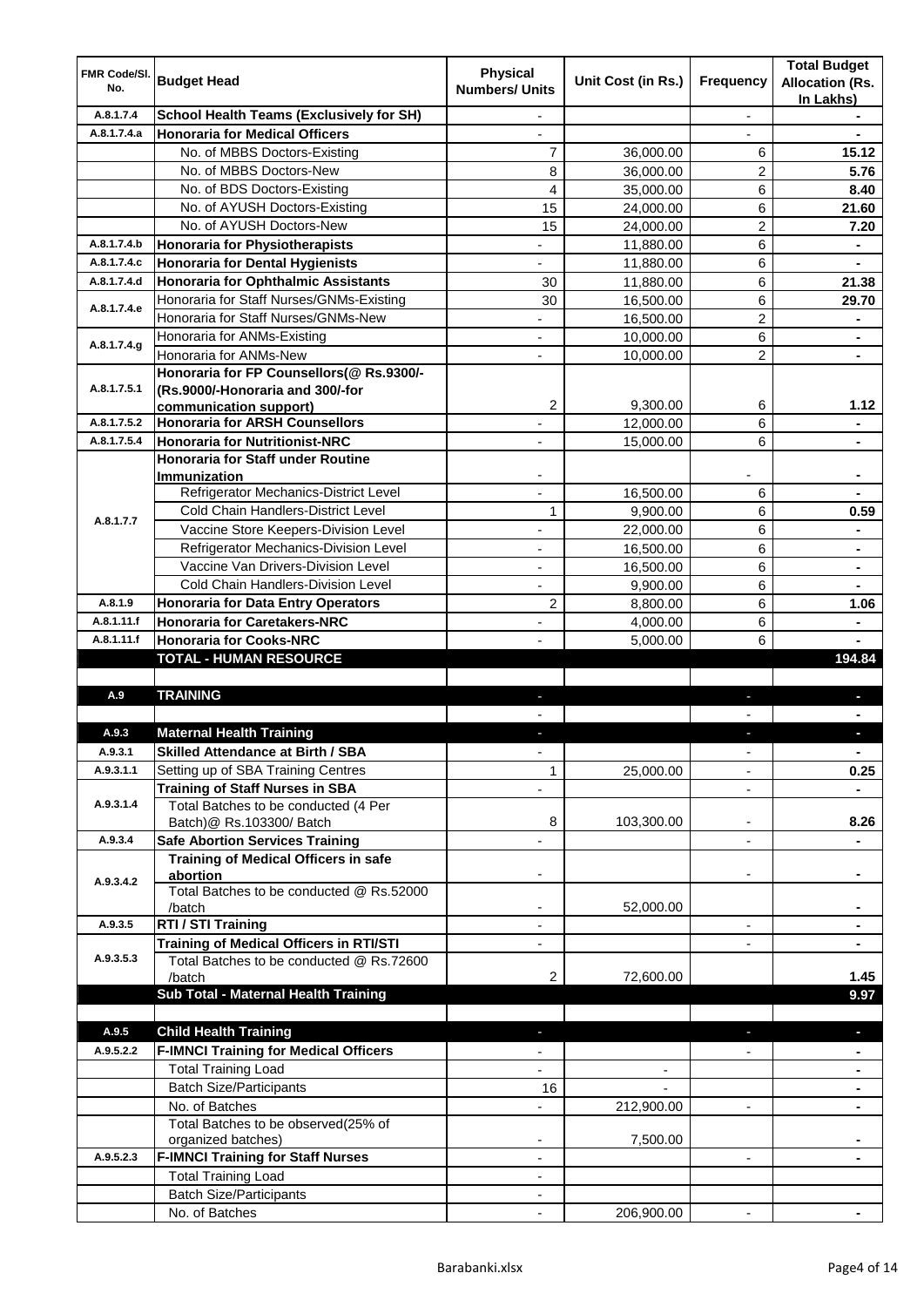| FMR Code/SI.<br>No. | <b>Budget Head</b>                                                             | <b>Physical</b><br><b>Numbers/ Units</b> | Unit Cost (in Rs.) | <b>Frequency</b>         | <b>Total Budget</b><br><b>Allocation (Rs.</b><br>In Lakhs) |
|---------------------|--------------------------------------------------------------------------------|------------------------------------------|--------------------|--------------------------|------------------------------------------------------------|
|                     | Total Batches to be observed(25% of<br>organized batches)                      |                                          | 7,500.00           |                          |                                                            |
| A.9.5.5.2.a         | <b>IMNCI Plus(CCSP)-10 Days TOT for</b><br><b>Physicians</b>                   |                                          |                    |                          |                                                            |
|                     | <b>Total Training Load</b>                                                     |                                          |                    |                          |                                                            |
|                     | <b>Batch Size/Participants</b>                                                 | 24                                       |                    |                          |                                                            |
|                     | No. of Batches                                                                 |                                          | 576,300.00         |                          |                                                            |
|                     | Total Batches to be observed(25% of                                            |                                          |                    |                          |                                                            |
|                     | organized batches)<br><b>Sub Total- Child Health Training</b>                  |                                          | 11,000.00          |                          |                                                            |
|                     |                                                                                |                                          |                    |                          |                                                            |
| A.9.7               | Adolescent Reproductive and Sexual Health/<br><b>ARSH Training</b>             |                                          |                    |                          |                                                            |
| A.9.7.4             | <b>ARSH training for ANMs/LHVs</b><br>Total Batches to be conducted@ Rs.71000/ |                                          |                    |                          |                                                            |
|                     | <b>Batch</b>                                                                   | 3                                        | 71,000.00          |                          | 2.13                                                       |
|                     | <b>Sub Total- ARSH Training</b>                                                |                                          |                    |                          | 2.13                                                       |
| A.9.8.4.2           | <b>Clinical Establishment Act</b>                                              | 1                                        | 798,000.00         |                          | 7.98                                                       |
|                     |                                                                                |                                          |                    | $\overline{\phantom{a}}$ |                                                            |
|                     | <b>TOTAL - Training</b>                                                        | ٠                                        |                    | ٠                        | 20.08                                                      |
|                     |                                                                                |                                          |                    |                          |                                                            |
| A.10                | <b>PROGRAMME MANAGEMENT</b>                                                    | L.                                       |                    | ı                        | п                                                          |
| A.10.2              | District Programme Management Support<br>Unit                                  |                                          |                    |                          |                                                            |
|                     | <b>Contractual Staffs for DPMSU</b>                                            |                                          |                    |                          |                                                            |
| A.10.2.1            | Honoraria for District Programme Manager                                       | 1                                        | 32,700.00          | 6                        | 1.96                                                       |
| A.10.2.2            | Honoraria for District Accounts Manager                                        | 1                                        | 26,650.00          | 6                        | 1.60                                                       |
| A.10.2.3            | Honoraria for District Data Manager(District                                   |                                          |                    |                          |                                                            |
|                     | Data cum Account Assistant)                                                    | 1                                        | 18,150.00          | 6                        | 1.09                                                       |
| A.10.2.7            | Honoraria for Office Assistant                                                 | 1                                        | 7,000.00           | 6                        | 0.42                                                       |
| A.10.2.8.1          | Operational Expenses for DPMU unit                                             | 1                                        | 75,000.00          | 6                        | 4.50                                                       |
| A.10.2.8.2          | Honoraria for District Community Process<br>Manager<br><b>Sub Total - DPMU</b> |                                          | 26,650.00          | 6                        | 1.60<br>11.17                                              |
|                     |                                                                                |                                          |                    |                          |                                                            |
| A.10.3              | <b>Block Programme Management Unit (BPMU)</b>                                  |                                          |                    |                          |                                                            |
| A.10.3.1            | Honoraria for Block Programme Managers                                         | 15                                       | 20,000.00          | 6                        | 18.00                                                      |
| A.10.3.2            | Honoraria for Block Accounts Managers                                          | 15                                       | 10,000.00          | 6                        | 9.00                                                       |
|                     | <b>Sub Total - DPMU</b>                                                        | E.                                       |                    | ä,                       | 27.00                                                      |
|                     |                                                                                |                                          |                    |                          |                                                            |
| A.10.6              | <b>Concurrent Audit System</b>                                                 |                                          |                    | ٠                        | $\blacksquare$                                             |
|                     | Budget For Block Units(Rs.1500 per<br>Block/Quarter)                           | 15                                       | 1,500.00           | 4                        | 0.90                                                       |
|                     | Budget For District (District HO Rs.<br>4500/Month)                            | 1                                        | 4,500.00           | 12                       | 0.54                                                       |
|                     | <b>Sub Total - Concurrent Audit</b>                                            |                                          |                    |                          | 1.44                                                       |
|                     |                                                                                |                                          |                    |                          |                                                            |
| A.10.7              | <b>Mobility Support, Field Visits</b>                                          |                                          |                    |                          | $\blacksquare$                                             |
| A.10.7.2            | Mobility Support-DPMU/District (2 Vehicles<br>per District per month)          | 2                                        | 25,000.00          | 12                       | 6.00                                                       |
| A.10.7.3            | Mobility Support-BPMU/Block (1 Vehicle per<br>District per Month)              | 15                                       | 25,000.00          | 12                       | 45.00                                                      |
| A.10.7.4.1          | Mobility Support for Div.PMU Division & AD                                     |                                          | 25,000.00          | 12 <sup>°</sup>          |                                                            |
|                     | Offices( 1 vehicle per Division)<br>Sub Total - Mobility Support, Field Visits |                                          |                    |                          | 51.00                                                      |
|                     |                                                                                |                                          |                    |                          |                                                            |
|                     | <b>TOTAL - Programme Management</b>                                            |                                          |                    | L                        | 90.61                                                      |
|                     |                                                                                |                                          |                    |                          |                                                            |
|                     | <b>GRAND TOTAL- RCH FLEXIPOOL</b>                                              |                                          |                    | J,                       | 1,819.34                                                   |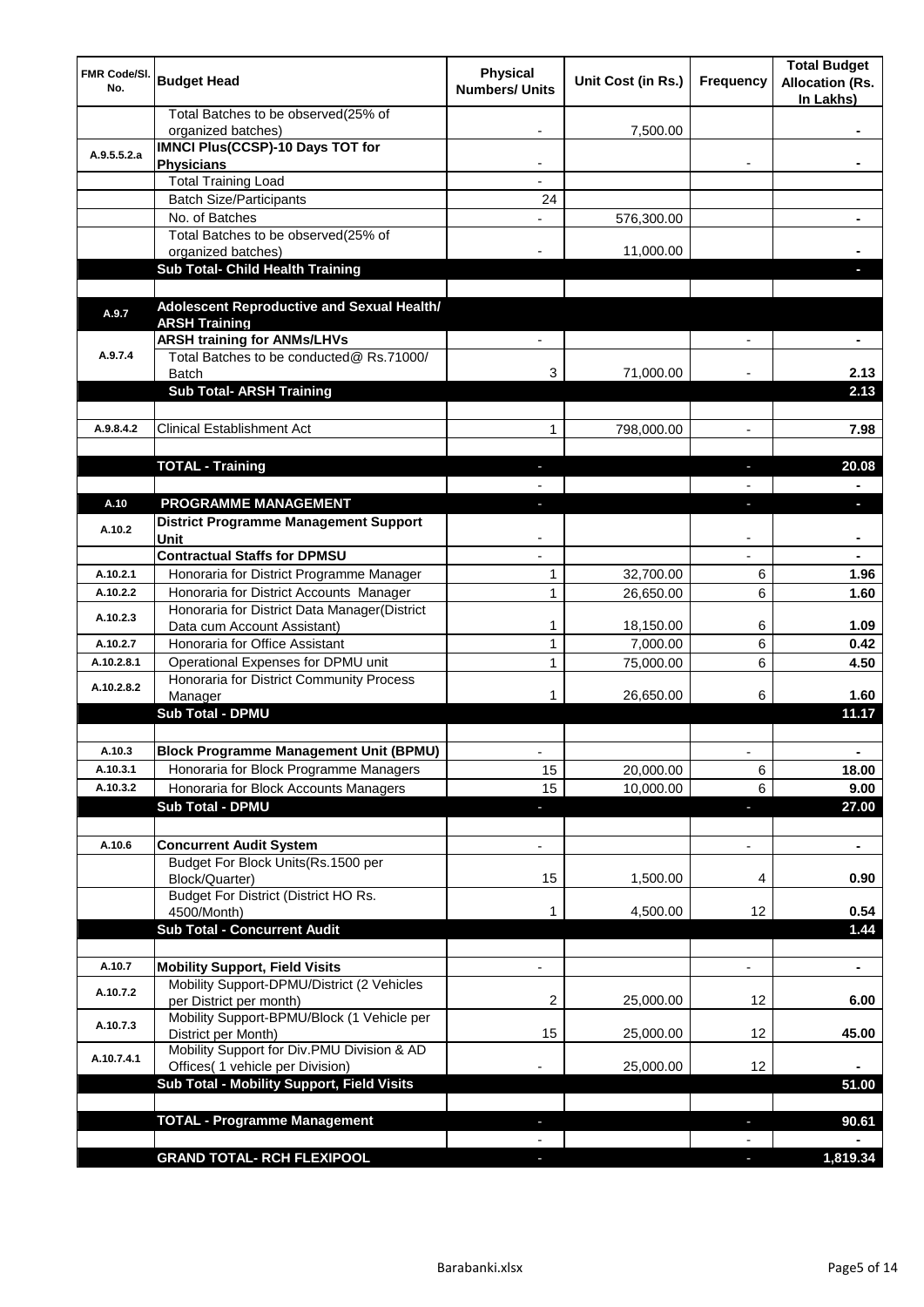| <b>FMR Code/SI.</b><br>No. | <b>Budget Head</b>                                                                                                                                                         | <b>Physical</b><br><b>Numbers/ Units</b> | Unit Cost (in Rs.) | Frequency      | <b>Total Budget</b><br><b>Allocation (Rs.</b><br>In Lakhs) |
|----------------------------|----------------------------------------------------------------------------------------------------------------------------------------------------------------------------|------------------------------------------|--------------------|----------------|------------------------------------------------------------|
|                            |                                                                                                                                                                            |                                          |                    | $\blacksquare$ |                                                            |
| в                          | <b>MISSION FLEXIPOOL</b>                                                                                                                                                   | ٠                                        |                    |                |                                                            |
| <b>B1</b>                  | <b>ASHA</b>                                                                                                                                                                |                                          |                    |                |                                                            |
| B1.1.1.4.2                 | ASHA State Trainers - TOT (Module VI&VII)-<br>National Level-Cost of TA/DA                                                                                                 |                                          | 15,000.00          |                |                                                            |
| B1.1.3.3                   | <b>Incentive for FP</b>                                                                                                                                                    |                                          |                    |                |                                                            |
| B1.1.3.3.1                 | Incentive for ASHA @ Rs. 1000 if a couple<br>adopts permanent methods after 02<br>children(Assumed that 15.56 % clients<br>adopts permanent methods after 02<br>children). | 786                                      | 1,000.00           |                | 7.86                                                       |
| B1.1.3.5                   | <b>Other incentive</b>                                                                                                                                                     |                                          |                    |                |                                                            |
| B1.1.3.5.1                 | On taking Complicated On pregnancy cases<br>or New born cases to the health facility<br>@Rs.150/- case (up to 3 cases/year)                                                | 3,258                                    | 150.00             | 3              | 14.66                                                      |
| B1.1.3.5.3                 | Birth & Death Registration (For 30 birth & 9<br>deaths/ASHA) - Amount Approved 90% Only                                                                                    | 3,258                                    | 180.00             |                | 5.28                                                       |
| B1.1.3.5.5                 | TA/DA for attending Monthly Meetings<br>@Rs.100/Meeting - Amount Approved 90%<br>Only                                                                                      | 3,258                                    | 100.00             | 12             | 35.19                                                      |
| B1.1.3.5.6                 | Maternal Death Audit Information<br>(@Rs.200/Case)-Amount Approved 50%<br>Only                                                                                             | 398                                      | 200.00             |                | 0.40                                                       |
| B1.1.3.5.12                | Incentives to ASHA Sangini(@Rs.150 for<br>one field visit and 20 visits per month)                                                                                         |                                          | 3,000.00           | 10             |                                                            |
| B1.1.3.6                   | <b>Other Activities</b>                                                                                                                                                    |                                          |                    |                |                                                            |
| B1.1.3.6.1                 | ASHA Divas/Annual ASHA Samellan-<br>(Amount Approved 70% Only)                                                                                                             | 3,258                                    | 250.00             |                | 5.70                                                       |
|                            | <b>ASHA Payment Voucher</b>                                                                                                                                                | 3,258                                    | 25.00              |                | 0.81                                                       |
| B1.1.3.6.3                 | <b>ASHA Master Payment Register</b>                                                                                                                                        | 15                                       | 150.00             |                | 0.02                                                       |
|                            | <b>ASHA Sangini Format</b>                                                                                                                                                 | 131                                      | 50.00              |                | 0.07                                                       |
| B1.1.4                     | Awards to ASHA's/Link workers                                                                                                                                              | 15                                       | 5,000.00           |                | 0.75                                                       |
| B1.1.5                     | <b>ASHA Resource Centre/ASHA Mentoring</b><br>Group                                                                                                                        |                                          |                    |                | ä,                                                         |
| B1.1.5.4                   | Mobility Costs ASHA Mentoring Group for<br>district*4 meetings@Rs.2500/meeting                                                                                             | 4                                        | 2,500.00           |                | 0.10                                                       |
|                            | Sub Total - ASHA                                                                                                                                                           |                                          |                    |                | 70.84                                                      |
|                            |                                                                                                                                                                            |                                          |                    |                |                                                            |
| <b>B2</b>                  | <b>Untied Funds</b>                                                                                                                                                        | J,                                       |                    | J,             | $\blacksquare$                                             |
| <b>B2.1</b>                | No. of CHCs/SDH and Amount Approved 71%<br>Only                                                                                                                            | 17                                       | 50,000.00          | 1              | 6.04                                                       |
| <b>B2.2</b>                | No. of PHCs and Amount Approved 93% Only                                                                                                                                   | 52                                       | 25,000.00          | 1              | 12.09                                                      |
| <b>B2.3</b>                | No. of Sub Centres and Amount Approved<br>46% Only                                                                                                                         | 339                                      | 10,000.00          | 1              | 15.59                                                      |
| <b>B2.4</b>                | No. of VHNSCs and Amount Approved 36%<br>Only                                                                                                                              | 1,002                                    | 10,000.00          | 1              | 36.07                                                      |
|                            | <b>Sub Total - Untied Funds</b>                                                                                                                                            |                                          |                    |                | 69.79                                                      |
| <b>B.3</b>                 |                                                                                                                                                                            | $\blacksquare$                           |                    | $\blacksquare$ |                                                            |
| <b>B3.1</b>                | <b>Annual Maintenance Grants</b><br>No. of CHCs and Amount Approved 70% Only                                                                                               | ٠<br>17                                  | 100,000.00         | ٠<br>1         | $\blacksquare$<br>11.90                                    |
| <b>B3.2</b>                | No. of PHCs and Amount Approved 69% Only                                                                                                                                   | 48                                       | 50,000.00          | 1              | 16.56                                                      |
| <b>B3.3</b>                | No. of Sub Centres and Amount Approved<br>49% Only                                                                                                                         | 339                                      | 10,000.00          | 1              | 16.61                                                      |
|                            | <b>Sub Total - AMG</b>                                                                                                                                                     |                                          |                    |                | 45.07                                                      |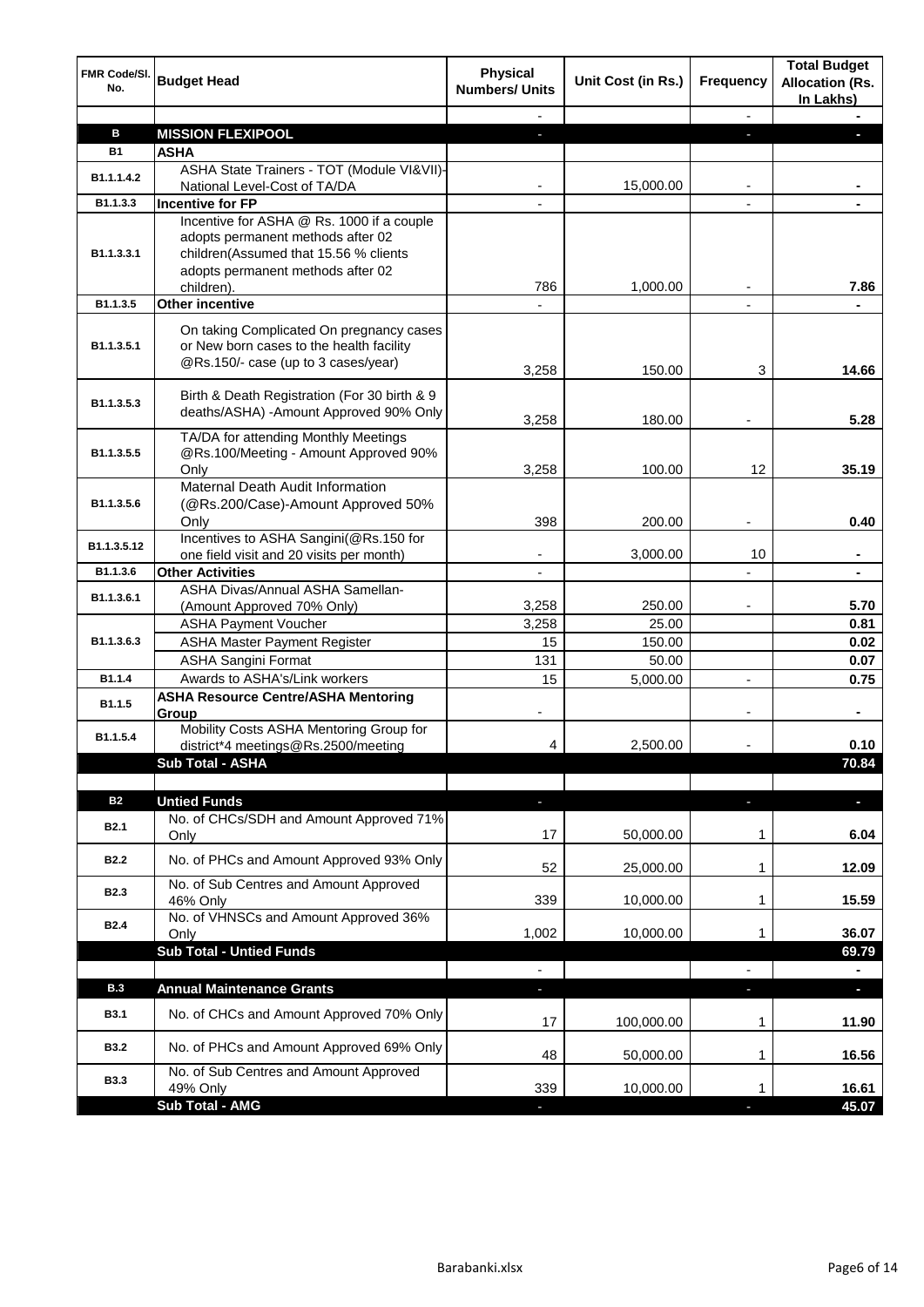| FMR Code/SI.<br>No. | <b>Budget Head</b>                                                                | <b>Physical</b><br><b>Numbers/ Units</b> | Unit Cost (in Rs.) | <b>Frequency</b>         | <b>Total Budget</b><br><b>Allocation (Rs.</b><br>In Lakhs) |
|---------------------|-----------------------------------------------------------------------------------|------------------------------------------|--------------------|--------------------------|------------------------------------------------------------|
|                     |                                                                                   |                                          |                    |                          |                                                            |
| <b>B.6</b>          | <b>Corpus Grants to HMS/RKS</b>                                                   | ÷.                                       |                    | ÷                        | $\blacksquare$                                             |
| B6.1                | District Hospitals (DH+DWH)                                                       | 3                                        |                    | $\overline{\phantom{a}}$ | $\blacksquare$                                             |
|                     | Amount Approved for District Hospitals                                            |                                          |                    |                          | 9.13                                                       |
| <b>B6.2</b>         | No. of CHCs and Amount Approved 90% Only                                          | 17                                       | 100,000.00         | 1                        | 15.30                                                      |
| B6.3                | No. of PHCs and Amount Approved 90% Only                                          | 52                                       | 50,000.00          | 1                        | 23.40                                                      |
|                     | <b>Sub Total - HMS/RKS</b>                                                        | ÷.                                       |                    | J,                       | 47.83                                                      |
|                     |                                                                                   |                                          |                    |                          | ٠                                                          |
| <b>B9</b>           | <b>Mainstreaming of AYUSH</b>                                                     | ÷.                                       |                    | ٠                        | $\blacksquare$                                             |
| <b>B.9.1</b>        | <b>Medical Officers (Only AYUSH)</b>                                              | $\overline{\phantom{0}}$                 |                    | $\overline{\phantom{a}}$ |                                                            |
| B.9.1.1             | <b>Contractual Medical Officers</b>                                               | 34                                       | 24,000.00          | 6                        | 48.96                                                      |
| <b>B.9.2</b>        | <b>AYUSH Pharmacists</b>                                                          | 7                                        | 9,000.00           | 6                        | 3.78                                                       |
|                     | <b>Sub Total (AYUSH)</b>                                                          | $\blacksquare$                           |                    | ٠                        | 52.74                                                      |
|                     |                                                                                   |                                          |                    |                          | $\blacksquare$                                             |
| <b>B10</b>          | <b>IEC-BCC Activities</b><br><b>Implementation of BCC/IEC Activities at</b>       |                                          |                    | ı                        | $\blacksquare$                                             |
| B.10.2              | district level                                                                    |                                          |                    |                          | 5.00                                                       |
| B.10.5.2            | Printing of WIFS Cards, Referral Slips, etc                                       |                                          |                    |                          | $\blacksquare$                                             |
|                     | WIFS Cards for School Children(No. of Cards)                                      |                                          | 4.00               |                          |                                                            |
|                     | <b>Sub Total (IEC/BCC)</b>                                                        |                                          |                    | T                        | 5.00                                                       |
|                     |                                                                                   |                                          |                    |                          |                                                            |
| <b>B15</b>          | <b>Planning, Implementation and Monitoring</b>                                    |                                          |                    |                          |                                                            |
| B15.2               | <b>Quality Assurance</b>                                                          |                                          |                    |                          |                                                            |
| B15.2.2             | <b>Quality Assurance Committees</b>                                               |                                          |                    |                          |                                                            |
|                     | <b>Division Level</b>                                                             |                                          |                    |                          |                                                            |
|                     |                                                                                   |                                          |                    |                          |                                                            |
|                     | One time establishment @ Rs. 1.00 Lakh/<br>Division (Amount Approved 50% Only)    |                                          |                    |                          |                                                            |
|                     |                                                                                   |                                          | 100,000.00         | 1                        |                                                            |
|                     | Operational Expenses @Rs. 5000/month/<br>division (Amount Approved 50% Only)      |                                          | 5,000.00           | 12                       |                                                            |
|                     | <b>District Level</b>                                                             | $\blacksquare$                           |                    |                          |                                                            |
|                     |                                                                                   |                                          |                    |                          |                                                            |
|                     | One time establishment @ Rs. 1.00 Lakh/                                           |                                          |                    |                          |                                                            |
|                     | District (Amount Approved 50% Only)                                               |                                          | 100,000.00         | 1                        | 0.50                                                       |
|                     | Operational Expenses @Rs. 5000/ Month/                                            |                                          |                    |                          |                                                            |
|                     | District (Amount Approved 50% Only)                                               |                                          |                    |                          |                                                            |
|                     |                                                                                   | 1                                        | 5,000.00           | 12                       | 0.30                                                       |
| B15.2.4             | <b>Review meetings</b><br><b>Division Level</b>                                   |                                          |                    |                          |                                                            |
| B15.2.4.2           | Review meetings @ Rs 10000/- per meeting                                          |                                          |                    | L,                       |                                                            |
|                     | for 4 meeting per division (Amount Approved                                       |                                          |                    |                          |                                                            |
|                     | 50% Only)                                                                         | -                                        | 10,000.00          | 4                        | ٠                                                          |
|                     | <b>District Level</b>                                                             |                                          |                    |                          |                                                            |
|                     | Review meetings @ Rs 10000/- per meeting                                          |                                          |                    |                          |                                                            |
|                     | for 4 meeting per District (Amount Approved                                       |                                          |                    |                          |                                                            |
|                     | 50% Only)                                                                         | 1                                        | 10,000.00          | 4                        | 0.20                                                       |
| B15.2.5             | <b>Other Block Level Activities</b>                                               |                                          |                    |                          |                                                            |
|                     | <b>Block QA visioning meeting (Orienting</b>                                      |                                          |                    |                          |                                                            |
| B15.2.5.1           | <b>Block Officials on Facility Solutions Levels-</b><br>Amount Approved 50% Only) | 1                                        | 35,000.00          | 1                        | 0.18                                                       |
|                     |                                                                                   |                                          |                    |                          |                                                            |
| B15.2.5.2           | Quality Management System (QMS) training                                          |                                          |                    |                          |                                                            |
|                     | workshop -(Amount Approved 50% Only)                                              | 1                                        | 100,000.00         | 1                        | 0.50                                                       |
|                     | <b>Sub Total - Quality Assurance</b>                                              | ı                                        |                    | J,                       | 1.68                                                       |
|                     |                                                                                   |                                          |                    |                          |                                                            |
| B <sub>15.3</sub>   | <b>Monitoring and Evaluation</b>                                                  |                                          |                    |                          |                                                            |
| B15.3.1.6.3         | Honoraria of Data Entry Operators for MCTS                                        | 15                                       | 11,000.00          | 6                        | 9.90                                                       |
| B15.3.2             | <b>Computerization HMIS and E-governance</b>                                      |                                          |                    |                          |                                                            |
|                     | HMIS Operational Cost (excluding HR & Trainings)-                                 |                                          |                    |                          |                                                            |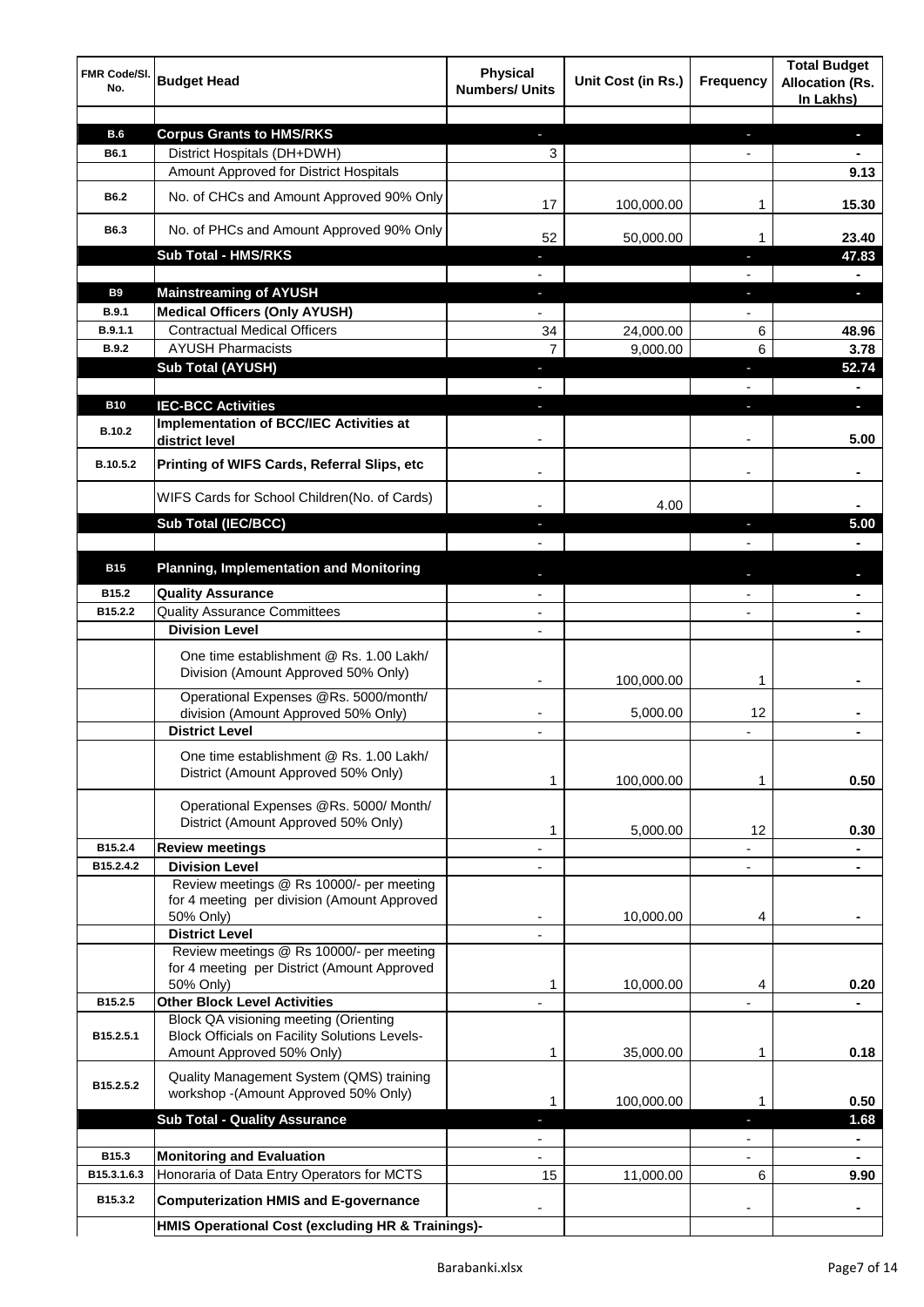| <b>FMR Code/SI.</b><br>No. | <b>Budget Head</b>                                                               | <b>Physical</b><br><b>Numbers/ Units</b> | Unit Cost (in Rs.) | <b>Frequency</b>         | <b>Total Budget</b><br><b>Allocation (Rs.</b><br>In Lakhs) |
|----------------------------|----------------------------------------------------------------------------------|------------------------------------------|--------------------|--------------------------|------------------------------------------------------------|
|                            | Expenses for Internet @1500/ month/<br>computer for 951 Nos                      | 17                                       | 1,500.00           | 12                       | 3.06                                                       |
|                            | Expenses for Internet Rs.750/pm/block                                            |                                          |                    |                          |                                                            |
| B <sub>15</sub> .3.2.1.a   | computer(new) for 820 Nos.                                                       | 15                                       | 750.00             | 12                       | 1.35                                                       |
|                            | Expenses for Internet Data Card<br>@Rs.750/pm/Computer (new) for 75 Nos.         |                                          | 750.00             | 12                       | 0.09                                                       |
|                            |                                                                                  | 1                                        |                    |                          |                                                            |
|                            | Expenses for Internet Data Card<br>@Rs.750/pm/Computer (new) for 18 Nos.         |                                          | 750.00             | 12                       |                                                            |
| B15.3.2.1.d                | Other Office and admin expenses                                                  |                                          |                    |                          |                                                            |
| B15.3.2.1.d.2              | Maintenance of Computers/AMC/etc -HMIS<br>(Block -PHC/CHC,CH, CMF (M/F) Old      |                                          |                    |                          |                                                            |
|                            | @Rs. 4000/unit for 951 no.<br>Purchase of computer consumables/Admin             | 17                                       | 4,000.00           | 1                        | 0.68                                                       |
| B15.3.2.1.d.3              | Expenses @ Rs.1000.00 for 951 no.-Six                                            |                                          |                    |                          |                                                            |
|                            | <b>Months</b>                                                                    | 17                                       | 1,000.00           | 6                        | 1.02                                                       |
| B15.3.2.2.a                | MCTS Operational Cost (excluding HR &<br>Trainings)                              |                                          |                    |                          | $\blacksquare$                                             |
|                            | Procurement of                                                                   |                                          |                    |                          |                                                            |
| B15.3.2.2.b                | computers/Printers/Cartridges, etc. -<br>@50,000.00/Computer Systems for 820 No. |                                          |                    |                          |                                                            |
|                            |                                                                                  | 15                                       | 50,000.00          | 1                        | 7.50                                                       |
| B15.3.2.2.d                | Other Office and admin expenses<br>@12,000.00 per year -820 No.(New)             | 15                                       | 12,000.00          | 1                        | 1.80                                                       |
| B15.3.3                    | Other M & E Activities                                                           |                                          |                    |                          |                                                            |
| B15.3.3.5                  | Review Meetings for MCTS @ Rs                                                    |                                          |                    |                          |                                                            |
|                            | 4,000/meeting for 12 meetings<br><b>Sub Total - Monitoring and Evaluation</b>    | 1                                        | 4,000.00           | 12                       | 0.48<br>25.88                                              |
|                            |                                                                                  |                                          |                    | L.                       | $\blacksquare$                                             |
| <b>B.16</b>                | <b>PROCUREMENT</b>                                                               |                                          |                    | н                        | $\blacksquare$                                             |
| B <sub>16.1.1</sub>        | <b>Procurement of Equipments: MH</b>                                             |                                          |                    | $\blacksquare$           | $\blacksquare$                                             |
| B16.1.1.2                  | MVA /EVA Kits for Safe Abortion services                                         | 7                                        | 2,500.00           |                          | 0.18                                                       |
| B16.1.6                    | <b>Equipments for ARSH/ School Health</b>                                        |                                          |                    | L,                       | $\blacksquare$                                             |
| B16.1.6.1                  | Equipments for ARSH Clinics (New)                                                |                                          | 15,000.00          |                          |                                                            |
|                            | <b>Sub Total (Procurement of Equipments)</b>                                     |                                          |                    |                          | 0.18                                                       |
| B.16.2.1                   | Drugs & supplies for MH                                                          | ٠                                        |                    | L,                       |                                                            |
| B.16.2.1.2                 | Drugs for Safe Abortion (No. of MMA<br>estimated in year 2013-14)                | 432                                      | 200.00             |                          | 0.86                                                       |
| B.16.2.4                   | <b>Supplies for IMEP</b>                                                         |                                          |                    | ÷,                       |                                                            |
| B.16.2.4.1                 | Bio-Medical Waste Management-District<br>level                                   |                                          |                    |                          | 12.07                                                      |
| B.16.2.4.2                 | Bio-Medical Waste Management-CHC level                                           |                                          |                    | ٠                        | 26.74                                                      |
| B.16.2.4.3                 | Cleaning/Washing, House keeping and<br>Laundry Management - District Level       |                                          |                    | ٠                        | 19.86                                                      |
| B.16.2.4.4                 | Cleaning/Washing, House keeping and<br>Laundry Management - CHC/PHC Level        |                                          |                    |                          | 41.63                                                      |
|                            | <b>ASHA Drug Kits</b>                                                            |                                          |                    |                          |                                                            |
| B.16.2.5.2                 | Drug Kit replenishment for ASHAs @ Rs.<br>300/ASHA                               | 2,502                                    | 300.00             |                          | 7.51                                                       |
| B.16.2.6                   | Drugs & supplies for WIFS                                                        |                                          |                    | $\overline{\phantom{0}}$ |                                                            |
|                            | For Govt. & Govt. aided Schools (Classes VI<br>to XII)                           |                                          |                    |                          |                                                            |
|                            | <b>Total Beneficiaries</b>                                                       | 96,743                                   |                    |                          |                                                            |
| B.16.2.6.1                 | IFA Tables Required at District (<br>Beneficiary* 52 Tabs)                       | 5,030,630                                | 0.12               | ٠                        | 6.04                                                       |
| B.16.2.6.2                 | Albendazole Tablets Required at District<br>(Beneficiary *2 Tabs)                | 193,486                                  | 1.00               |                          | 1.93                                                       |
| B.16.2.7                   | Drugs & Supplies under SHP                                                       |                                          |                    |                          |                                                            |
|                            | <b>For Aganwadi Centres</b>                                                      |                                          |                    |                          |                                                            |
|                            | Expected No. of Children at AWCs<br>No. of IFA Bottles (One bottle of 100        | 68,350                                   |                    |                          | $\blacksquare$                                             |
|                            | ml./child)                                                                       | 68,350                                   | 10.00              |                          | 6.84                                                       |
|                            | Albendazole Tablets (2 tablets per Child)                                        | 136,700                                  | 1.00               |                          | 1.37                                                       |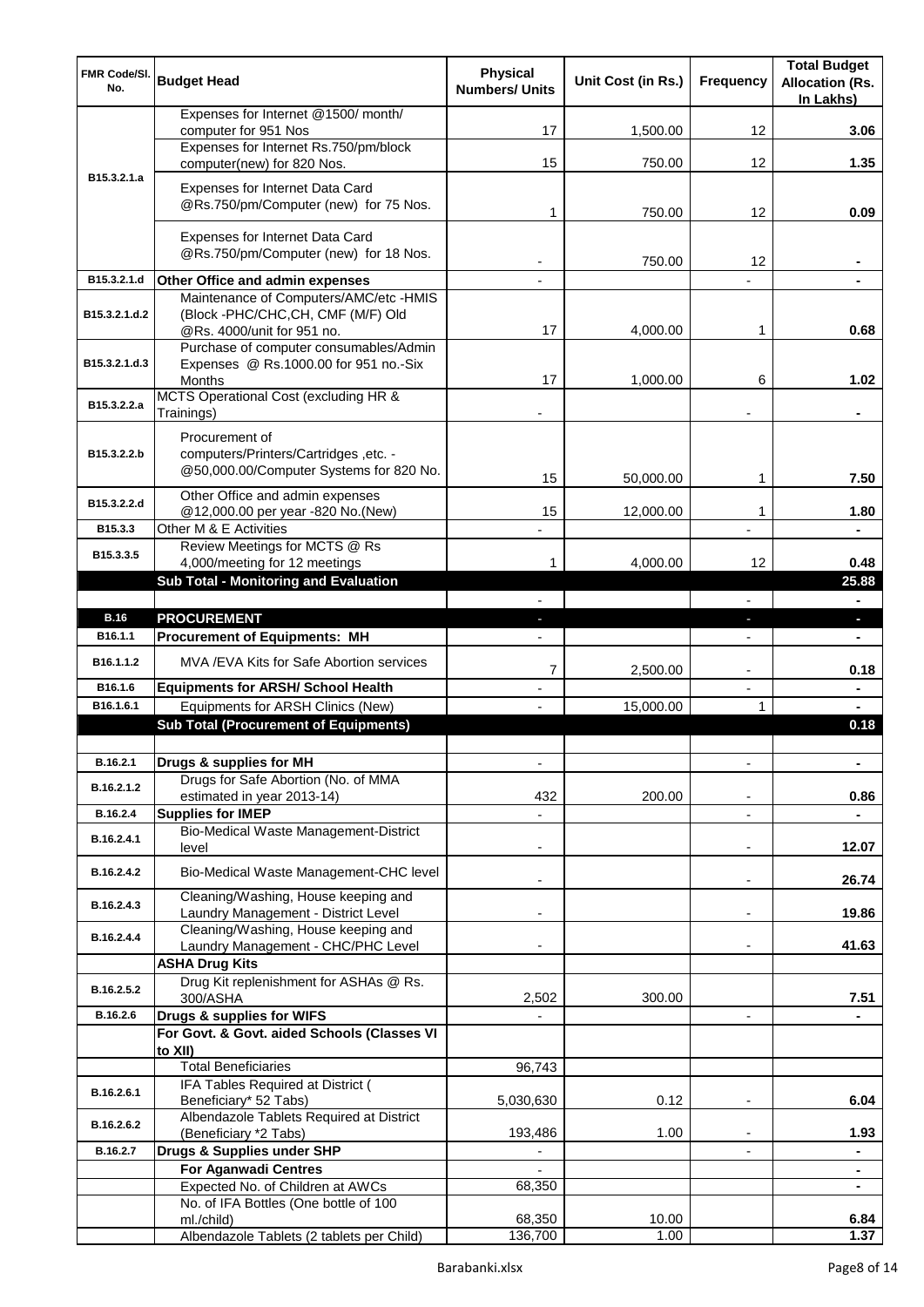| <b>FMR Code/SI.</b><br>No. | <b>Budget Head</b>                                                                                                               | <b>Physical</b><br><b>Numbers/ Units</b> | Unit Cost (in Rs.) | <b>Frequency</b>         | <b>Total Budget</b><br><b>Allocation (Rs.</b><br>In Lakhs) |
|----------------------------|----------------------------------------------------------------------------------------------------------------------------------|------------------------------------------|--------------------|--------------------------|------------------------------------------------------------|
|                            | For Primary Schools(For Govt. & Govt.                                                                                            |                                          |                    |                          |                                                            |
|                            | aided Schools Classes I to V)<br>Expected No. of Children in Schools                                                             | 175,747                                  |                    |                          |                                                            |
|                            | No. of Tablets Required at District (52                                                                                          |                                          |                    |                          |                                                            |
|                            | Tabs./ Beneficiary)                                                                                                              | 9,138,851                                | 0.12               |                          | 10.97                                                      |
|                            | No. of Tablets Required at District (2 Tabs./                                                                                    |                                          |                    |                          |                                                            |
|                            | Beneficiary)                                                                                                                     | 351,494                                  | 1.00               |                          | 3.51                                                       |
|                            | <b>Medicines for Teams</b>                                                                                                       |                                          |                    |                          |                                                            |
|                            | No. of Blocks                                                                                                                    | 15                                       |                    |                          |                                                            |
|                            | First Time Medicines For Teams (2 Teams<br>in Each Block)                                                                        | 30                                       | 18,000.00          |                          | 5.40                                                       |
|                            | Sub Total (Procurement of Drugs &                                                                                                |                                          |                    |                          |                                                            |
|                            | Supplies)                                                                                                                        |                                          |                    |                          | 144.73                                                     |
|                            |                                                                                                                                  |                                          |                    |                          |                                                            |
| <b>B.17</b>                | <b>Drugs Warehouses/Logistics Management</b>                                                                                     |                                          |                    |                          |                                                            |
|                            | Honoraria of Staff at Regional Drug                                                                                              |                                          |                    |                          |                                                            |
|                            | Warehouse                                                                                                                        |                                          |                    |                          |                                                            |
|                            | Accountant                                                                                                                       |                                          | 10,000.00          | 6                        |                                                            |
|                            | Computer Operator Cum Store Keeper                                                                                               | $\overline{a}$                           | 10,000.00          | 6                        |                                                            |
|                            | Fork-Lift Operator cum Mechanic                                                                                                  | ٠                                        | 6,500.00           | 6                        |                                                            |
| <b>B.17.1</b>              | Fourth class / Loader                                                                                                            | ٠                                        | 6,500.00           | 6                        |                                                            |
|                            | Generator Operator cum Electrician                                                                                               | L,                                       | 5,000.00           | 6                        | $\blacksquare$                                             |
|                            | Sweeper                                                                                                                          | ٠                                        | 3,500.00           | 6                        |                                                            |
|                            | <b>Armed Guards</b>                                                                                                              |                                          | 6,335.00           | 6                        |                                                            |
|                            | <b>General Guards</b>                                                                                                            |                                          | 5,157.00           | 6                        |                                                            |
|                            | Gardener                                                                                                                         |                                          | 3,000.00           | 6                        |                                                            |
|                            | Honoraria of Staff at District Drug<br>Warehouse                                                                                 |                                          |                    |                          |                                                            |
|                            | Computer Operator Cum Store Keeper                                                                                               | 1                                        | 10,000.00          | 6                        | 0.60                                                       |
| B.17.3                     | Generator Operator Cum Mechanic/Electricia                                                                                       | $\mathbf{1}$                             | 5,000.00           | 6                        | 0.30                                                       |
|                            | Loader                                                                                                                           | $\mathbf{1}$                             | 5,000.00           | 6                        | 0.30                                                       |
|                            | Choukidar                                                                                                                        | $\mathbf{1}$                             | 5,000.00           | 6                        | 0.30                                                       |
|                            | Part-time Sweeper                                                                                                                | $\mathbf{1}$                             | 2,500.00           | 6                        | 0.15                                                       |
| <b>B.17.4</b>              | <b>Others</b>                                                                                                                    |                                          |                    |                          |                                                            |
| B.17.4.1                   | Operational Cost for Regional Drug ware House                                                                                    |                                          |                    |                          |                                                            |
|                            | <b>Electricity Charges</b>                                                                                                       |                                          |                    |                          | ۰                                                          |
|                            | <b>Telephone Charges</b>                                                                                                         |                                          |                    |                          | ۰                                                          |
|                            | POL & Maintenance of DG Sets                                                                                                     |                                          |                    |                          | $\blacksquare$                                             |
|                            | Stationary                                                                                                                       |                                          |                    |                          | $\blacksquare$                                             |
|                            | Contingency                                                                                                                      |                                          |                    |                          | $\blacksquare$                                             |
|                            | <b>Sub Total-Drug Ware Houses</b>                                                                                                |                                          |                    |                          | 1.65                                                       |
|                            | <b>GRAND TOTAL- MISSION FLEXIPOOL</b>                                                                                            | ٠                                        |                    | $\blacksquare$           | 465.38                                                     |
|                            |                                                                                                                                  |                                          |                    |                          | $\blacksquare$                                             |
| C                          | <b>IMMUNISATION</b>                                                                                                              | ٠                                        |                    | L                        | п                                                          |
| C.1                        | RI strengthening project (Review meeting,<br>Mobility support, Outreach services etc)                                            |                                          |                    | $\overline{\phantom{a}}$ |                                                            |
| C.1.a                      | Mobility Support for supervision for district<br>level officers @Rs 250000/- Year                                                | 1                                        | 250,000.00         | $\overline{\phantom{a}}$ | 2.50                                                       |
| C.1.b                      | Mobility support for supervision at State<br>level                                                                               |                                          |                    | $\blacksquare$           |                                                            |
| C.1.c                      | Printing and dissemination of Immunization<br>cards, tally sheets, monitoring forms etc.@<br>Rs 10 /- Beneficiary                |                                          |                    |                          |                                                            |
|                            |                                                                                                                                  | 108,000                                  | 10.00              |                          | 10.80                                                      |
| C.1.d                      | Support for Quarterly State level review<br>meetings of district officer                                                         |                                          |                    |                          |                                                            |
| C.1.e                      | Quarterly review meetings exclusive for RI<br>at district level with Block Mos, CDPO, and<br>other stake holders (@ Rs 100/- per |                                          |                    |                          |                                                            |
|                            | participant(5 participant / block)                                                                                               | 300                                      | 100.00             |                          | 0.30                                                       |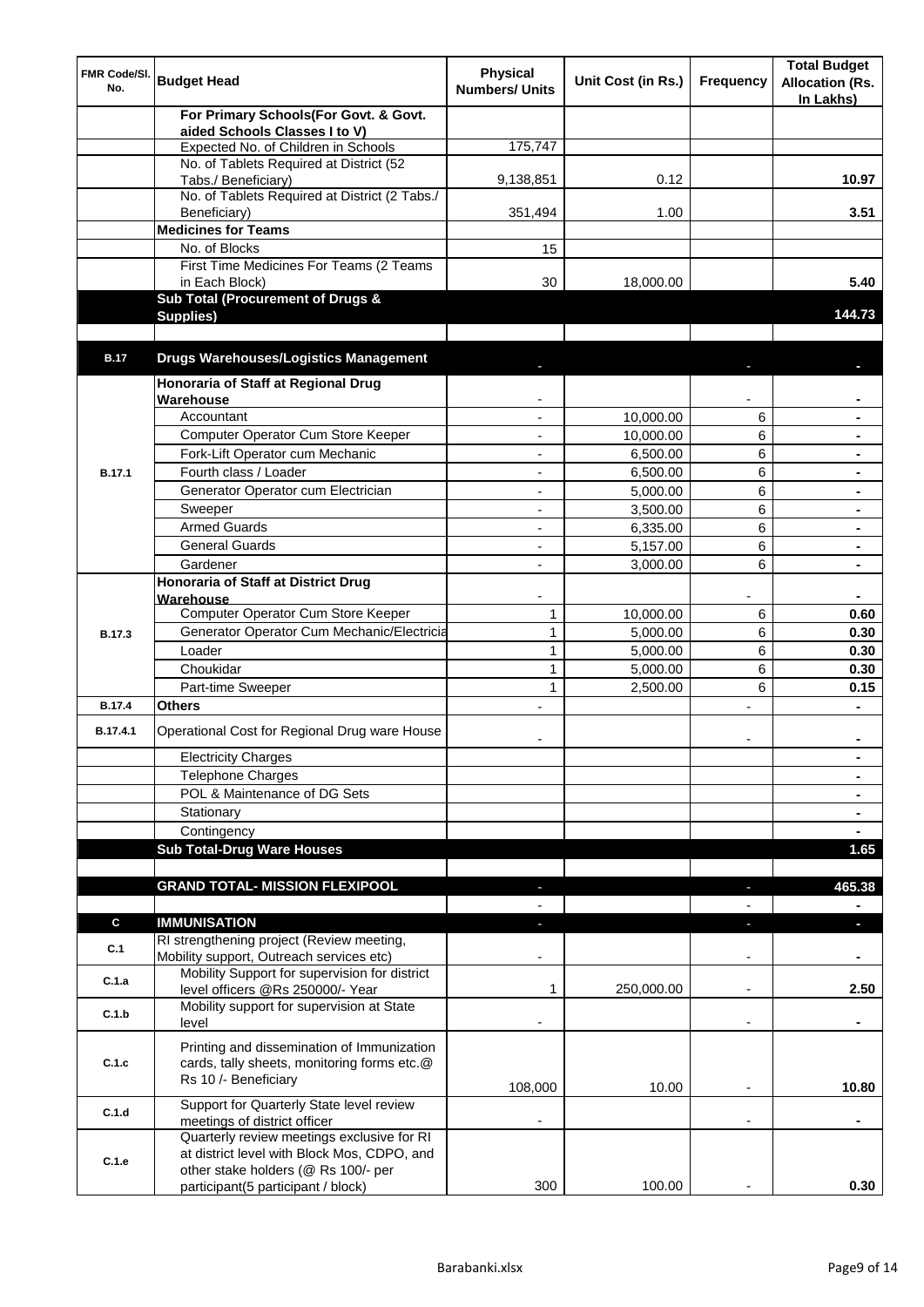| FMR Code/SI.<br>No. | <b>Budget Head</b>                                                                                                                                                                                                                                                            | <b>Physical</b><br><b>Numbers/ Units</b> | Unit Cost (in Rs.) | <b>Frequency</b> | <b>Total Budget</b><br><b>Allocation (Rs.</b><br>In Lakhs) |
|---------------------|-------------------------------------------------------------------------------------------------------------------------------------------------------------------------------------------------------------------------------------------------------------------------------|------------------------------------------|--------------------|------------------|------------------------------------------------------------|
| C.1.f               | Quarterly review meetings exclusive for RI<br>at block level @Rs 50/- per person as<br>honorarium/Asha(For travel) & Rs 25 per<br>person at the disposal of MOIC for meeting<br>expenses (Refreshment, stationery and                                                         |                                          |                    |                  |                                                            |
|                     | mis.)                                                                                                                                                                                                                                                                         | 13,032                                   | 75.00              |                  | 9.77                                                       |
| C.1.g               | Focus on slum & underserved areas in<br>urban areas/alternative vaccinator for slums<br>(Hiring of ANM @ 450/-per session for four<br>sessions/month/slum of 10000 population<br>and Rs.300/ month as contingency per slum<br>i.e.Rs.2100/-month/slum of 10000<br>population) | 60                                       | 2,100.00           |                  | 1.26                                                       |
| C.1.h               | Mobilization of children through ASHA or<br>other mobilizers(@Rs 150/-per session)                                                                                                                                                                                            | 37,270                                   | 150.00             |                  | 55.91                                                      |
| C.1.i               | Alternative vaccine delivery in hard to reach<br>areas(@Rs 150/-per session)                                                                                                                                                                                                  | 180                                      | 150.00             |                  | 0.27                                                       |
| C.1.j               | Alternative Vaccine Delivery in other<br>areas(@Rs. 75/- per session)                                                                                                                                                                                                         | 29,430                                   | 75.00              |                  | 22.07                                                      |
| C.1.k               | To develop micro plan at sub-centre level(@                                                                                                                                                                                                                                   |                                          |                    |                  |                                                            |
|                     | Rs 100/- per sub centre)<br>For consolidation of micro plans at block                                                                                                                                                                                                         | 353                                      | 100.00             |                  | 0.35                                                       |
| C.1.1               | level (@ Rs 1000/-per block per PHC and<br>Rs 2000/- per district)                                                                                                                                                                                                            | 19                                       | 1,000.00           |                  | 0.19                                                       |
|                     | POL for vaccine delivery from State to                                                                                                                                                                                                                                        |                                          |                    |                  |                                                            |
| C.1.m               | district and from district to PHC/CHCs(@ Rs                                                                                                                                                                                                                                   |                                          |                    |                  |                                                            |
|                     | 150000/- per district per year)<br>Consumables for computer including                                                                                                                                                                                                         | $\mathbf 1$                              | 150,000.00         |                  | 1.50                                                       |
| C.1.n               | provision for internet access for RIMS (@                                                                                                                                                                                                                                     |                                          |                    |                  |                                                            |
|                     | Rs 400/- per month per district)                                                                                                                                                                                                                                              | 1                                        | 400.00             | 12               | 0.05                                                       |
| C.1.o               | Red/Black plastic bags etc.(@ Rs 3 per bag                                                                                                                                                                                                                                    | 32,642                                   | 3.00               | $\overline{2}$   | 1.96                                                       |
| C.1.p               | and 2 bags per session)<br>Hub Cutter/Bleach/Hypochlorite solution/<br>Twin buckets(@ Rs 1200/- per PHC/CHC                                                                                                                                                                   |                                          |                    |                  |                                                            |
|                     | per year)                                                                                                                                                                                                                                                                     | 19                                       | 1,200.00           | $\blacksquare$   | 0.23                                                       |
| C.1.q               | Safety Pits(@ Rs 5250/- per pit)                                                                                                                                                                                                                                              | 10                                       | 5,250.00           | $\blacksquare$   | 0.53                                                       |
|                     | Other Specific requirement                                                                                                                                                                                                                                                    | $\overline{\phantom{a}}$                 |                    | ۰                | $\blacksquare$                                             |
|                     | Fund for annual maintenance operation of<br>WIC/WIF at division level @ Rs.40000/unit<br>of WIC/WIF                                                                                                                                                                           |                                          | 40,000.00          |                  |                                                            |
| C.1.r               | POL for generators and operational<br>expenses at divisional vaccine storage point<br>@ Rs 2.00 Lakhs/ year/division vaccine<br>store points                                                                                                                                  |                                          | 200,000.00         |                  |                                                            |
|                     | Electricity bill for WIC/WIF AT state and<br>divisional level @ Rs 1.50Lakhs/year                                                                                                                                                                                             |                                          |                    |                  |                                                            |
|                     | /division store points                                                                                                                                                                                                                                                        |                                          | 150,000.00         |                  |                                                            |
| C.2                 | <b>AEFI Kits</b>                                                                                                                                                                                                                                                              | 98                                       | 200.00             |                  | 0.20                                                       |
| C.2.2               | <b>Salary of Contractual Staffs</b><br><b>Computer Assistants at District level</b>                                                                                                                                                                                           | $\mathbf{1}$                             | 10,000.00          | 6                | 0.60                                                       |
| C.3                 | <b>Training under Immunisation</b>                                                                                                                                                                                                                                            |                                          |                    |                  |                                                            |
| C.3.1               | District level Orientation training including<br>Hep B, Measles, AEFI & JE(wherever<br>required) for 2 days ANM, Multi Purpose<br>Health Worker (Male), LHV, Health<br>Assistant (Male/Female), Nurse Midwives,                                                               |                                          |                    |                  |                                                            |
|                     | BEEs & other staff (as per RCH norms) @<br>Rs 46200/batch                                                                                                                                                                                                                     | 4                                        | 46,200.00          |                  | 1.85                                                       |
| C.3.2               | Three day training including Hep B, Measles<br>& JE(wherever required) of Medical Officers<br>of RI using revised MO training module) @<br>Rs 65600/ batch                                                                                                                    |                                          | 65,600.00          |                  |                                                            |
| C.3.4               | Two days cold chain handlers training for<br>block level cold chain handlers by State and                                                                                                                                                                                     |                                          |                    |                  |                                                            |
|                     | district cold chain officers @ Rs<br>26600/batch                                                                                                                                                                                                                              | 1                                        | 26,600.00          |                  | 0.27                                                       |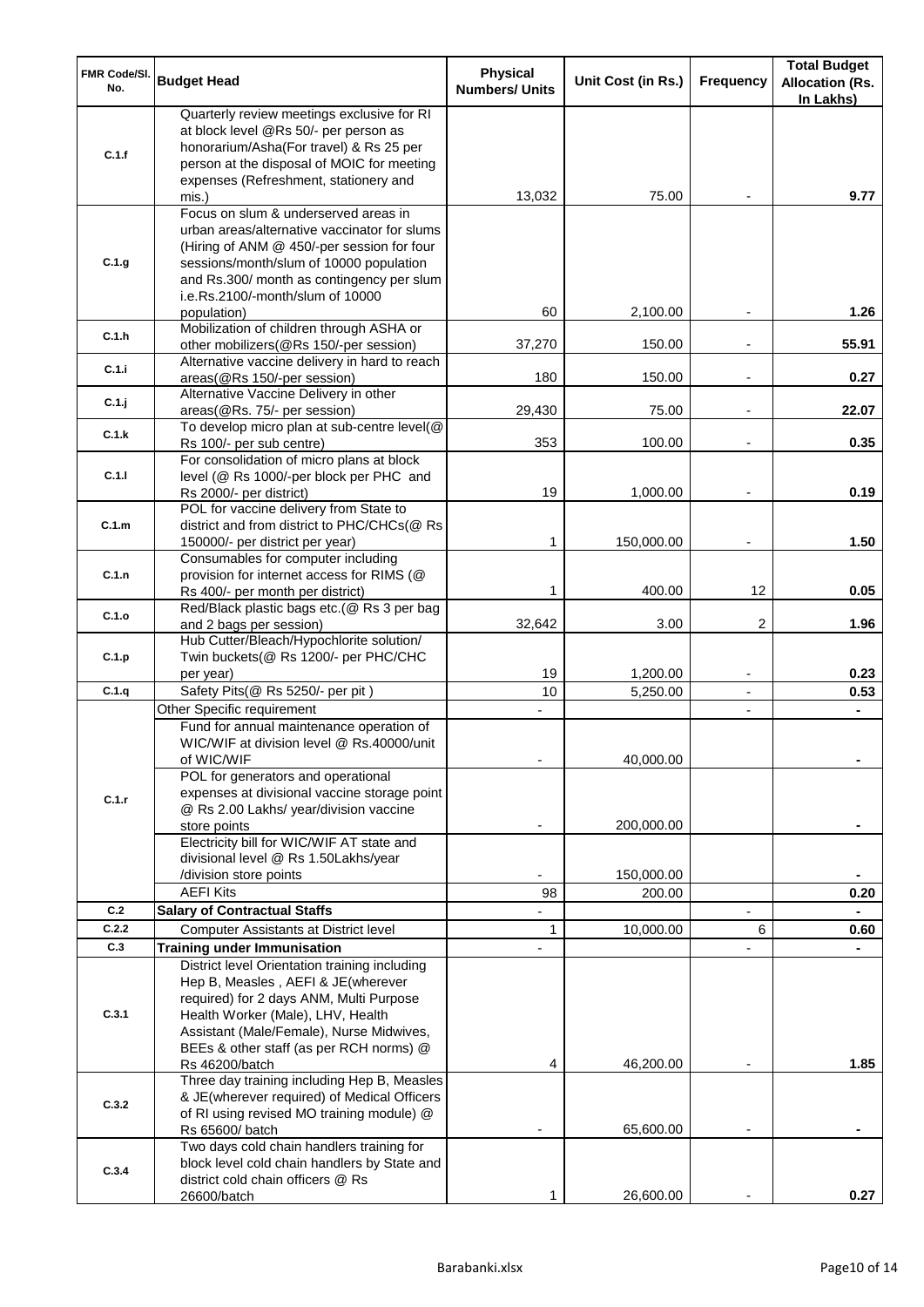| <b>FMR Code/SI.</b><br>No. | <b>Budget Head</b>                                                               | <b>Physical</b><br><b>Numbers/ Units</b> | Unit Cost (in Rs.) | <b>Frequency</b> | <b>Total Budget</b><br><b>Allocation (Rs.</b><br>In Lakhs) |
|----------------------------|----------------------------------------------------------------------------------|------------------------------------------|--------------------|------------------|------------------------------------------------------------|
| C.3.5                      | One day training of block level data<br>handlers by DIOs and District cold chain |                                          |                    |                  |                                                            |
|                            | officer to train about the reporting formats of<br>immunization @ Rs 300/ person | 17                                       | 300.00             |                  | 0.05                                                       |
| C.3.6                      | Intensified immunization training of front                                       | 16                                       | 86,660.00          |                  | 13.87                                                      |
| C.4                        | line workers @ Rs 86660/batch<br><b>Cold Chain Maintenance</b>                   |                                          |                    |                  |                                                            |
|                            | Cold chain maintenance at PHC/CHC Level                                          |                                          |                    |                  |                                                            |
|                            | (@Rs. 750/PHC/CHC per year)                                                      | 15                                       | 750.00             |                  | 0.11                                                       |
|                            | Cold chain maintenance at District Level<br>(@Rs. 15000/year)                    | 1                                        | 15,000.00          |                  | 0.15                                                       |
|                            | Asha Incentives- for full immunization @                                         |                                          |                    |                  |                                                            |
| C.5                        | RS.100 per child for full immunization in first                                  |                                          |                    |                  |                                                            |
|                            | year and Rs.50 per child for ensuring<br>complete immunization up to 2nd year of |                                          |                    |                  |                                                            |
|                            | age.(94.22% of the fund)                                                         | 91,550                                   | 150.00             |                  | 129.39                                                     |
|                            | <b>TOTOAL - ROUTINE IMMUNIZATION</b>                                             |                                          |                    |                  | 254.16                                                     |
|                            |                                                                                  |                                          |                    |                  |                                                            |
| D                          | <b>National Disease Control Programmes</b>                                       |                                          |                    |                  |                                                            |
| E                          | <b>Integrated Disease Surveillance Project</b><br>(IDSP)                         |                                          |                    |                  |                                                            |
| E.1                        | Operational Costs (Rs. 25000/0 per Month)<br>including 10 Medical Colleges       |                                          |                    |                  | 3.00                                                       |
| E.2                        | Remuneration for Contractual Human Resource                                      |                                          |                    |                  |                                                            |
| E.2.1                      | Epidemiologist (Rs. 27500-44000)                                                 |                                          |                    |                  | 4.29                                                       |
| E.2.2                      | Microbiologist (Rs. 27500-44000)                                                 |                                          |                    |                  |                                                            |
| E.3.2                      | Data Manager (Rs. 18000 per Mth)                                                 |                                          |                    |                  | 2.16                                                       |
| E.3.3                      | Data Entry Operator (Rs. 11000/mth)                                              |                                          |                    |                  | 1.32                                                       |
|                            | Training<br>Medical Officers (3 days) @ Rs 50000 /                               |                                          |                    |                  |                                                            |
|                            | Batch, for one batch                                                             |                                          |                    |                  | ۰                                                          |
| E.8                        | Hospital Pharmacists/Nurses Training (1                                          |                                          |                    |                  |                                                            |
|                            | day) @ Rs.38000 / Batch for 1 batch                                              |                                          |                    |                  |                                                            |
| E.8                        | One Day Training of Medical College Doctors                                      |                                          |                    |                  |                                                            |
|                            | Costs on account of Newly Formed Districts<br>TOTAI - IDSP                       |                                          |                    |                  | 10.77                                                      |
|                            |                                                                                  |                                          |                    |                  |                                                            |
| F                          | <b>National Vector Borne Disease Control</b>                                     |                                          |                    |                  |                                                            |
| F.1.1                      | <b>Programme (NVBDCP)</b><br><b>Malaria</b>                                      |                                          |                    |                  | $\overline{\phantom{a}}$                                   |
| F.1.1.b                    | <b>ASHA Incentives</b>                                                           |                                          |                    |                  | 1.75                                                       |
| F.1.1.d                    | Monitoring, Evaluation & Supervision &                                           |                                          |                    |                  |                                                            |
|                            | Epidemic preparedness including mobility                                         |                                          |                    |                  | 0.85                                                       |
| F.1.1.e<br>F.1.1.g         | <b>IEC/BCC</b>                                                                   |                                          |                    |                  | 0.42                                                       |
|                            | Training/Capacity Building<br>Sub Total - Malaria                                |                                          |                    |                  | 0.25<br>3.27                                               |
| F.1.2                      | Dengue & Chikungunya                                                             |                                          |                    |                  |                                                            |
|                            | Strengthening Surveillance for Apex                                              |                                          |                    |                  |                                                            |
| F.1.2.a(iⅈ)                | Referral Lab & Sentinel Surveillance<br>Hospital                                 |                                          |                    |                  |                                                            |
|                            | Monitoring/Supervision and Rapid                                                 |                                          |                    |                  |                                                            |
| F.1.2.c                    | Response                                                                         |                                          |                    |                  | 0.20                                                       |
| F.1.2.d                    | Epidemic Preparedness                                                            |                                          |                    |                  | 0.10                                                       |
| F.1.2.e                    | Case Management<br><b>Vector Control And Environmental</b>                       |                                          |                    |                  | 0.10                                                       |
| F.1.2.f                    | Management                                                                       |                                          |                    |                  |                                                            |
| F.1.2.g                    | IEC/ BCC for Social Mobilization                                                 |                                          |                    |                  | 0.20                                                       |
| F.1.2.i                    | Training/Workshop                                                                |                                          |                    |                  | 0.20                                                       |
|                            | Sub Total - Dengue & Chikungunya                                                 |                                          |                    |                  | 0.80                                                       |
| F.1.3                      | <b>AES/JE</b><br>Strengthening of Sentinel sites which will                      |                                          |                    |                  |                                                            |
| F.1.3.a                    | include Diagnostics and Case Management,                                         |                                          |                    |                  |                                                            |
|                            | supply of kits by Gol                                                            |                                          |                    |                  |                                                            |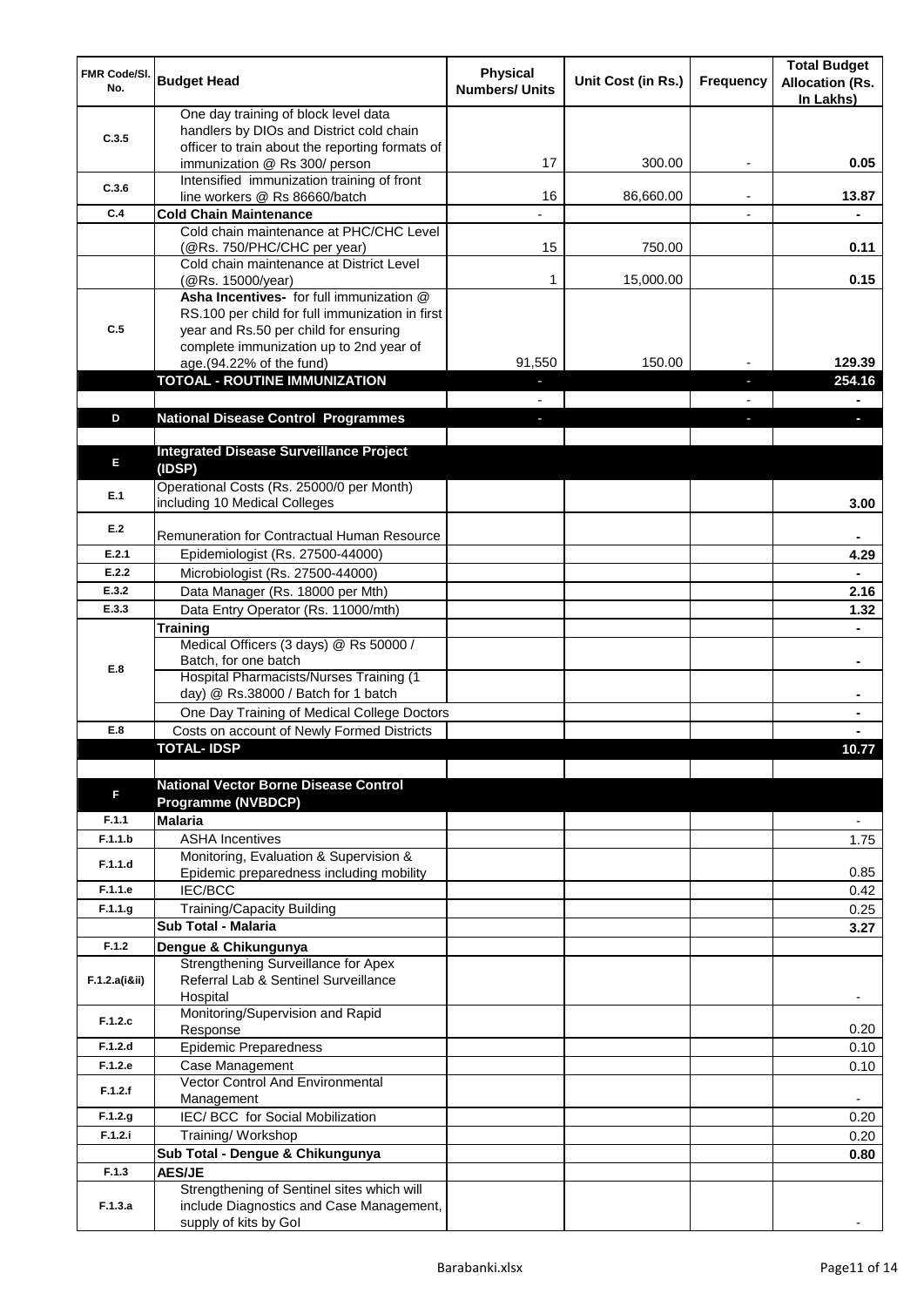| FMR Code/SI.<br>No. | <b>Budget Head</b>                                                                     | <b>Physical</b><br><b>Numbers/ Units</b> | Unit Cost (in Rs.) | <b>Frequency</b> | <b>Total Budget</b><br><b>Allocation (Rs.</b><br>In Lakhs) |
|---------------------|----------------------------------------------------------------------------------------|------------------------------------------|--------------------|------------------|------------------------------------------------------------|
| F.1.3.b             | IEC / BCC Activities & printing material<br>pertaining to JE / AES                     |                                          |                    |                  |                                                            |
|                     | Capacity Building in case management of                                                |                                          |                    |                  |                                                            |
| F.1.3.c             | Medical Officer and paramedical from                                                   |                                          |                    |                  |                                                            |
| F.1.3.d             | PHC/CHC at district level.<br>Monitoring and supervision                               |                                          |                    |                  |                                                            |
|                     | Procurement of Insecticides (Technical                                                 |                                          |                    |                  |                                                            |
| F.1.3.e             | Malathion)                                                                             |                                          |                    |                  |                                                            |
| F.1.3.f             | Thermal Fog Machine (Small) @ 0.85<br>lac/machine                                      |                                          |                    |                  |                                                            |
|                     | Operational cost for Malathion fogging (As                                             |                                          |                    |                  |                                                            |
| F.1.3.g             | per Availability of 3 MT Technical Malathion                                           |                                          |                    |                  |                                                            |
|                     | per district)<br>Paediatric ICU Establishment and HR &                                 |                                          |                    |                  |                                                            |
| $F.1.3.$ j          | operational cost for Paediatric ICU in                                                 |                                          |                    |                  |                                                            |
|                     | <b>Endemic Districts</b>                                                               |                                          |                    |                  |                                                            |
| F.1.3.k             | ASHA Insentivization for sensitizing                                                   |                                          |                    |                  |                                                            |
|                     | community<br>Sub Total - AES/JE                                                        |                                          |                    |                  |                                                            |
| F.1.4               | <b>Lymphatic Filariasis</b>                                                            |                                          |                    |                  |                                                            |
|                     | State Task Force, STAC Meeting, printing                                               |                                          |                    |                  |                                                            |
|                     | forms & register/ Mobility support, district                                           |                                          |                    |                  |                                                            |
| F.1.4.a             | coordination meeting, sensitization of media                                           |                                          |                    |                  |                                                            |
|                     | etc., Morbidity management, monitoring &                                               |                                          |                    |                  |                                                            |
|                     | supervision and mobility support for Rapid<br>response including Line listing          |                                          |                    |                  |                                                            |
| F.1.4.b             |                                                                                        |                                          |                    |                  | 2.90                                                       |
|                     | Micro Filaria Survey                                                                   |                                          |                    |                  | 0.49                                                       |
| F.1.4.c             | Post MDA Assessment by medical colleges<br>(Govt,& Private)/ ICMR institutions         |                                          |                    |                  | 0.15                                                       |
|                     | Training / Sensitization of district level                                             |                                          |                    |                  |                                                            |
| F.1.4.d             | officers on ELF & Drug Distributors /<br>Peripheral health workers                     |                                          |                    |                  | 3.65                                                       |
|                     |                                                                                        |                                          |                    |                  |                                                            |
| F.1.4.e             | Specific IEC/ BCC at State, districts, PHC,<br>Sub Centre & village lable VHSC/GKs     |                                          |                    |                  | 1.50                                                       |
| F.1.4.f             | Honorarium for Drug Distributors including                                             |                                          |                    |                  |                                                            |
| F.1.4.h.ii          | ASHA & Supervisors involve in MDA                                                      |                                          |                    |                  | 7.10                                                       |
|                     | M.F.Survey in Non Endemic districts<br>Sub Total - Lymphatic Filariasis                |                                          |                    |                  | 15.79                                                      |
| F.1.5               | Kalazar                                                                                |                                          |                    |                  |                                                            |
| F.1.5               | Case Search/ Camp Approach                                                             |                                          |                    |                  | $\overline{\phantom{a}}$                                   |
| F.1.5.a             | Spray Pumps & Accessories                                                              |                                          |                    |                  |                                                            |
|                     |                                                                                        |                                          |                    |                  |                                                            |
| F.1.5.b             | Operational Cost for Spray including Spray<br>Wages & Pending liability of spray wages |                                          |                    |                  |                                                            |
| F.1.5.c             | Mobility / P.O.L./ Supervision                                                         |                                          |                    |                  |                                                            |
| F.1.5.d             | Monitoring & Evaluation                                                                |                                          |                    |                  |                                                            |
|                     | Training for Spraying /IEC/                                                            |                                          |                    |                  |                                                            |
| F.1.5.e / F.1.5.f   | BCC/Advocacy/Incentive to ASHA/Loss of<br>Wages                                        |                                          |                    |                  |                                                            |
|                     | Sub Total - Kalazar                                                                    |                                          |                    |                  |                                                            |
|                     | <b>Cash grant for Decentralized commodities</b>                                        |                                          |                    |                  |                                                            |
|                     | for Malaria + Filaria F.6<br>Drugs (Chloroquine, Primaquine 2.5/7.5mg)                 |                                          |                    |                  |                                                            |
| F.6(a,b,c,k)        | and ACT                                                                                |                                          |                    |                  | 0.25                                                       |
| F.6.f               | D.E.C.                                                                                 |                                          |                    |                  | 9.24                                                       |
| F.6.h               | NS 1 antigen Kit<br>Dengue                                                             |                                          |                    |                  | 0.05                                                       |
| F.6.i               | Larvicidal (Temephos, Bti(AS)/Bti (wp)(for                                             |                                          |                    |                  |                                                            |
|                     | polluted and non polluted water)<br><b>Sub Total- Dec.Commodities</b>                  |                                          |                    |                  | 0.90<br>10.44                                              |
|                     | <b>TOTAL-NVBDCP</b>                                                                    |                                          |                    |                  | 30.30                                                      |
|                     |                                                                                        |                                          |                    |                  |                                                            |
| G                   | <b>National Leprosy Eradication</b>                                                    |                                          |                    |                  |                                                            |
| G.1                 | Programme(NLEP)<br><b>Case Detection and Management</b>                                |                                          |                    |                  |                                                            |
|                     |                                                                                        |                                          |                    |                  |                                                            |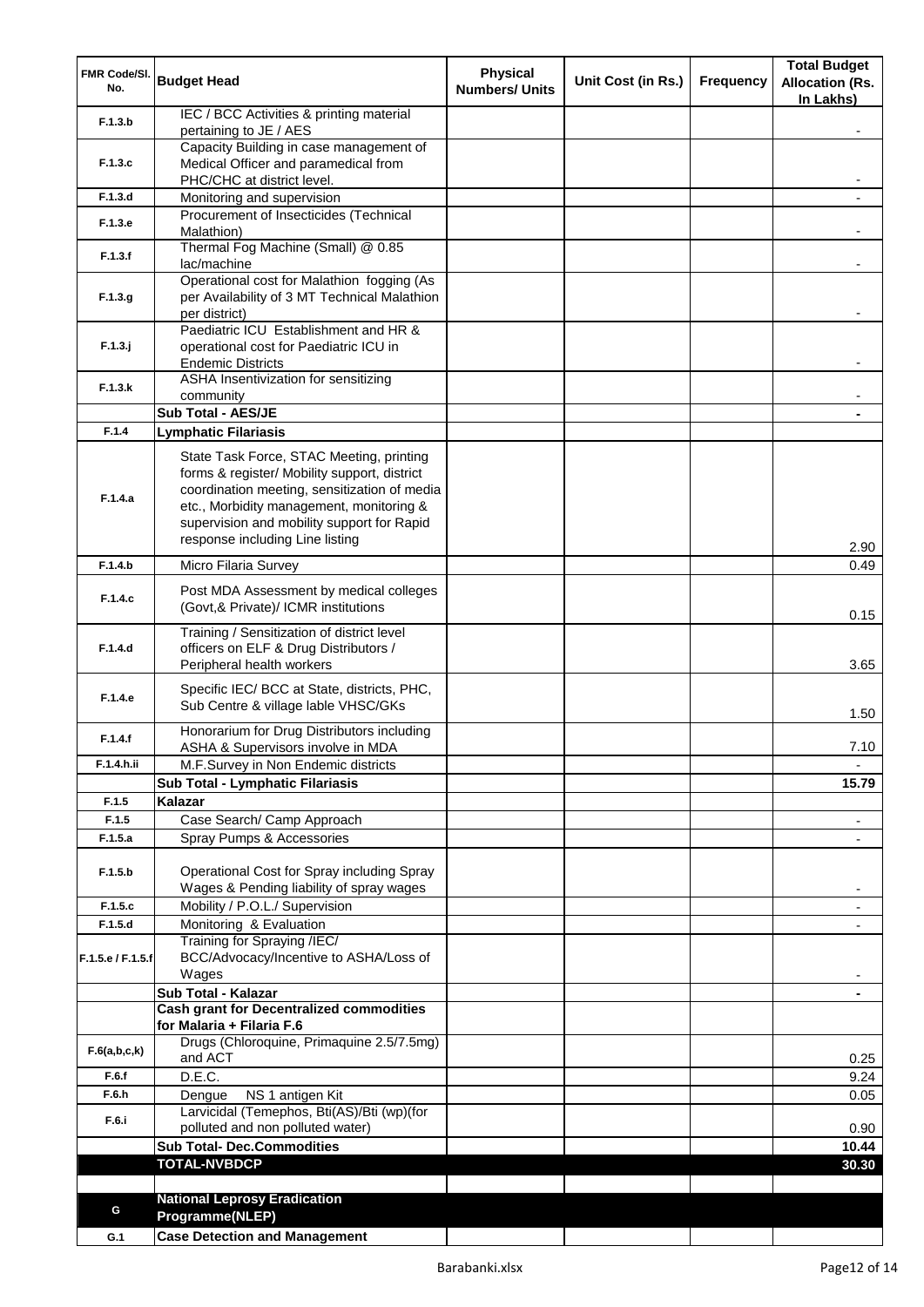| FMR Code/SI.<br>No. | <b>Budget Head</b>                                                                   | <b>Physical</b><br><b>Numbers/ Units</b> | Unit Cost (in Rs.) | <b>Frequency</b>         | <b>Total Budget</b><br><b>Allocation (Rs.</b><br>In Lakhs) |
|---------------------|--------------------------------------------------------------------------------------|------------------------------------------|--------------------|--------------------------|------------------------------------------------------------|
| G.1.1               | Specific Plan for high endemic blocks of low<br>endemic districts                    |                                          |                    |                          |                                                            |
|                     | No. of High endemic blocks in Low endemic<br>Districts ( ANCDR more than 10)         |                                          |                    |                          |                                                            |
|                     | House to House Visit by Search team                                                  |                                          |                    | $\overline{\phantom{a}}$ | $\blacksquare$                                             |
|                     | Confrmaton of suspect                                                                |                                          |                    |                          | ۰                                                          |
|                     | Intensive IEC Activity                                                               |                                          |                    |                          | $\blacksquare$                                             |
| G.1.2               | <b>Services in Urban services</b>                                                    |                                          |                    |                          | ٠                                                          |
|                     | Urban Project 2 Mega cities, 2 medium City<br>2, 8 Medium City 1, 40 Townships       |                                          |                    |                          | 1.14                                                       |
| G.1.3               | <b>ASHA involvement</b>                                                              |                                          |                    |                          |                                                            |
|                     | <b>ASHA Sensitization</b>                                                            |                                          |                    |                          | 0.260                                                      |
|                     | <b>ASHA Incentive for Services</b>                                                   |                                          |                    |                          | 0.200                                                      |
| G.1.4               | <b>Materials &amp; Supplies</b>                                                      |                                          |                    |                          |                                                            |
|                     | Supportive Drugs & Dressing materials                                                |                                          |                    |                          | 0.50                                                       |
|                     | Laboratory reagents and equipments                                                   |                                          |                    |                          |                                                            |
|                     | scalpels etc.                                                                        |                                          |                    |                          | 0.08                                                       |
|                     | Printing works                                                                       |                                          |                    |                          | 0.25                                                       |
| G.1.5               | <b>NGO Services</b>                                                                  |                                          |                    |                          | $\blacksquare$                                             |
| G.2                 | <b>DPMR</b>                                                                          |                                          |                    |                          | $\blacksquare$                                             |
|                     | MCR Protective Footwear (12500 pairs)                                                |                                          |                    |                          | 0.56                                                       |
|                     | Aids Appliances, Self Care Kit items etc.<br>Welfare allowance for RCS patients @ Rs |                                          |                    |                          | 0.20                                                       |
|                     | 8000                                                                                 |                                          |                    |                          |                                                            |
|                     | Reimbursement to institutions for RCS                                                |                                          |                    |                          |                                                            |
|                     | Screening cum Self Care Camp                                                         |                                          |                    |                          |                                                            |
| G.3                 | <b>IEC</b>                                                                           |                                          |                    |                          |                                                            |
|                     | Mass Media (TV, Radio, Press etc.)                                                   |                                          |                    |                          | 0.39                                                       |
|                     | Outdoor Media (Posters, Banners, Kiosk,                                              |                                          |                    |                          |                                                            |
|                     | Hoardings, Display boards, Miking etc.)                                              |                                          |                    |                          | 0.23                                                       |
|                     | Rural Media (Folk shows etc.)                                                        |                                          |                    |                          | 0.40                                                       |
|                     | Advocacy meeting                                                                     |                                          |                    |                          | 0.05                                                       |
| G.4                 | <b>Human Resource</b>                                                                |                                          |                    |                          | $\blacksquare$                                             |
|                     | District Leprosy Consultant in high endemic                                          |                                          |                    |                          |                                                            |
|                     | districts                                                                            |                                          |                    |                          | 2.70                                                       |
|                     | Physiotherapist in high endemic districts                                            |                                          |                    |                          | 2.25                                                       |
|                     | PMW @ Rs 16000 per month                                                             |                                          |                    |                          | 20.16                                                      |
| G.5                 | Programme management                                                                 |                                          |                    |                          |                                                            |
|                     | For Contractual Staff                                                                |                                          |                    |                          | 0.25                                                       |
|                     | Rent, Telephone, Electricity, P&T charges,<br>Miscellaneous                          |                                          |                    |                          | 0.35                                                       |
|                     | DLO Office Consumables eg.Stationery<br>Items, Pendrive, CD etc.                     |                                          |                    |                          | 0.30                                                       |
|                     | Mobility Support- Vehicle hiring, POL and                                            |                                          |                    |                          |                                                            |
|                     | Maintenance for District Nucleus Team                                                |                                          |                    |                          |                                                            |
|                     | (one tenth)                                                                          |                                          |                    |                          | 0.15                                                       |
| G.6                 | <b>Others</b>                                                                        |                                          |                    |                          |                                                            |
|                     |                                                                                      |                                          |                    |                          |                                                            |
|                     | Travel expense for regular staff for specific                                        |                                          |                    |                          |                                                            |
|                     | programme/ training needs / awards etc.                                              |                                          |                    |                          | 0.065                                                      |
|                     | <b>TOTAL - NLEP</b>                                                                  |                                          |                    |                          | 30.48                                                      |
|                     |                                                                                      |                                          |                    |                          |                                                            |
| п                   | <b>Revised National Tuberculosis Control</b><br><b>Programme (RNTCP)</b>             |                                          |                    |                          |                                                            |
| 1.1                 | Civil Works                                                                          |                                          |                    |                          | 3.31                                                       |
| 1.2                 | Laboratory Materials                                                                 |                                          |                    |                          | 9.76                                                       |
| 1.3                 | Honorarium                                                                           |                                          |                    |                          | 9.33                                                       |
| 1.4                 | <b>IEC/Publicity</b>                                                                 |                                          |                    |                          | 4.31                                                       |
| 1.5                 | <b>Equipment Maintenance</b>                                                         |                                          |                    |                          | 0.45                                                       |
| 1.6                 | Training                                                                             |                                          |                    |                          | 5.33                                                       |
| 1.7                 | POL & Vehicle Maintenance                                                            |                                          |                    |                          | 5.60                                                       |
| 1.8                 | Vehicle Hiring Charges                                                               |                                          |                    |                          | 5.08                                                       |
| 1.9                 | Ngo/PP Support                                                                       |                                          |                    |                          | 21.93                                                      |